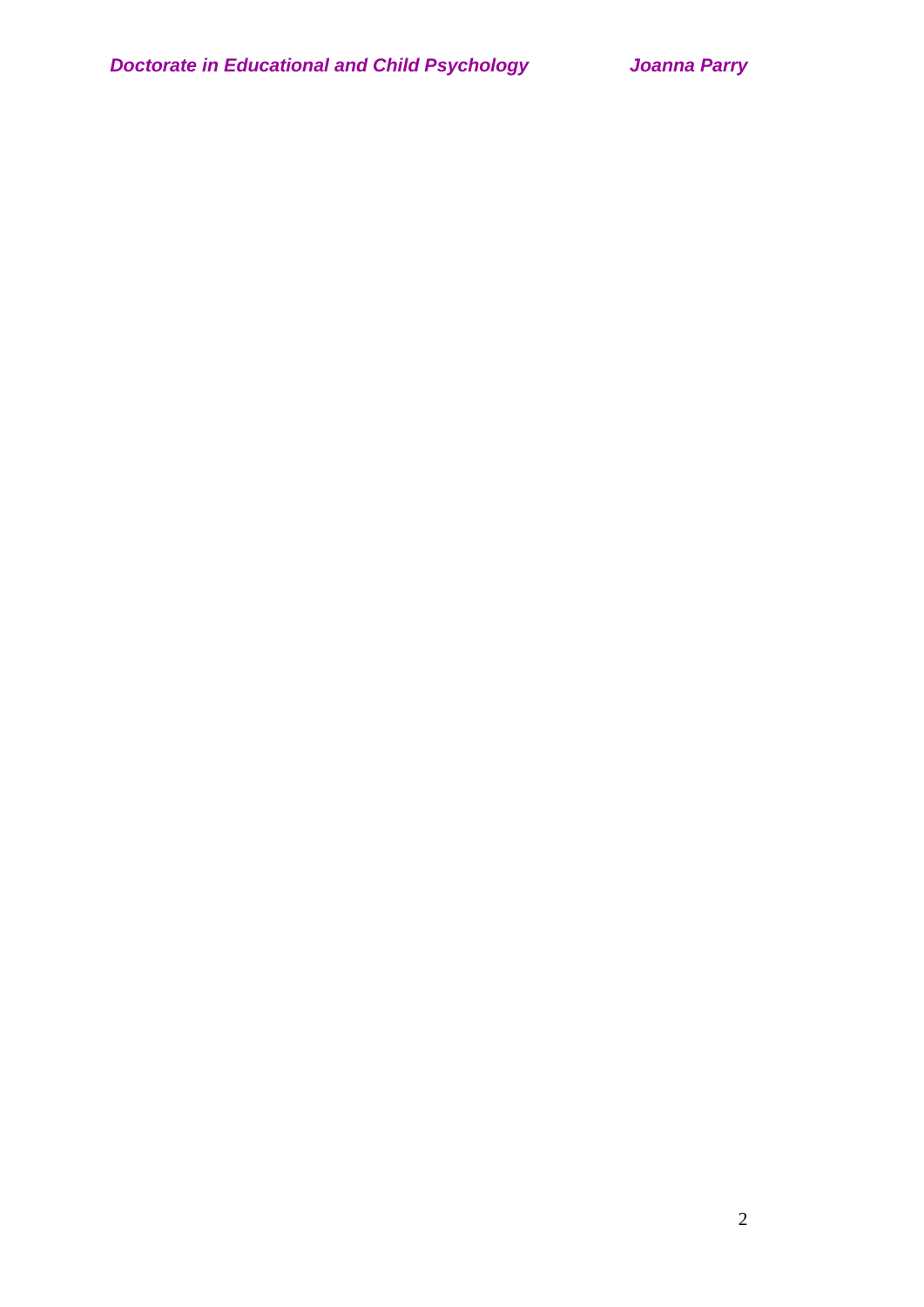#### **Introduction**

#### *Autism Spectrum Condition*

The term autism spectrum condition (ASC) refers to a neurodevelopmental disorder that presents itself as a difficulty with social communication and repetitive behaviour (Baron-Cohen et al., 2009). A diagnostic criterion must be met in order to be classified as "autistic" (DSM-V, (APA), 2013). Baron-Cohen et al., (2009) proposed the term "ASC" instead of the term Autism Spectrum Disorder (ASD). This decision was made due to concerns around the stigma attached to the term "ASD" (Baron-Cohen et al., 2009). Furthermore Baron-Cohen et al., (2009) wished to draw attention to the cognitive strengths that accompanied the difficulties associated with autism and the label of having a "disability". The prevalence of children and young people with a diagnosis of ASC is estimated to be between 1-2% of the population in the United Kingdom (UK) (Russell, Rodgers, Ukoumunne, & Ford., 2014).

To be clinically diagnosed as autistic, children need to display persistent deficits in both social interactions and communication. This pattern of behaviour needs to be observed over multiple contexts (APA, 2013). Similarly, there needs to be a controlled repetitive area of interest or behaviour pattern displayed (APA, 2013). Daniels and Mandell (2014) highlighted how a diagnosis can be made as young as 24 months but most students do not receive a diagnosis until they are attending education. Early diagnosis is more prevalent, however issues with a diagnosis include the severity of symptoms, level of parental concern and the socioeconomic status of parents (Daniels & Mandell, 2014). Therefore, the estimation of how many children and young people have ASC may not be a true reflection of the actual figure.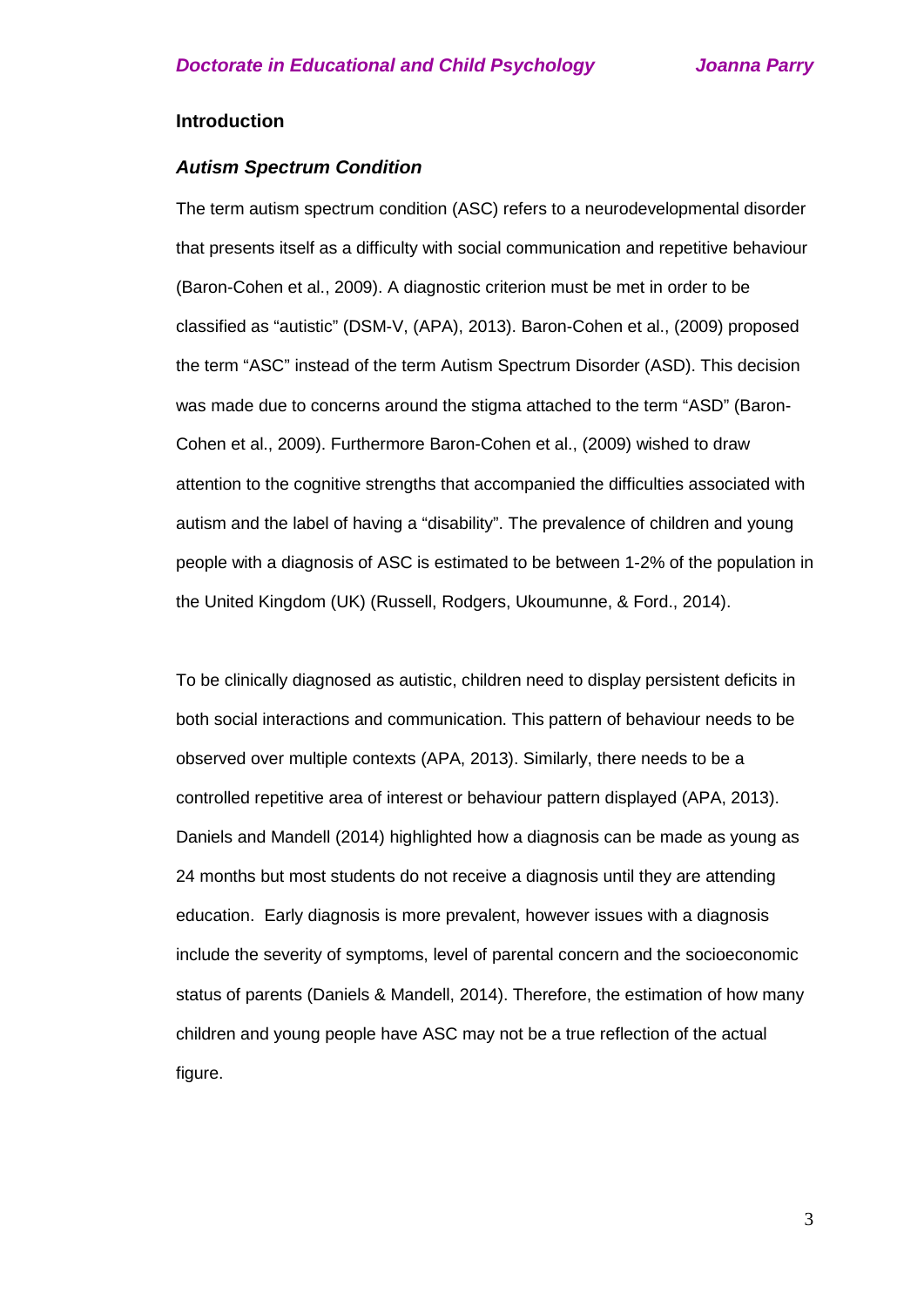In order to support students in school to manage the difficulties that accompany ASC, interventions are implemented in various settings. This may focus on difficulties to form friendships, understand non-verbal meaning and manage unstructured situations. Interventions such as Lego Therapy (LeGoff et al., 2010) has led to improvement in interactions with peers. Social stories can also be used to teach skills such as handwashing, initiating play and expressing emotions (Hagiwara, Smith, & Miles, 1999).

#### *Video Modelling*

Video modelling (VM) and video self-modelling (VSM) are based on the work of Creer and Miklich (1970) who introduced the term "self-modelling". Their work began by videotaping an asthmatic child in hospital who was role playing appropriate social skills (Hitchcock, Dowrick, & Prater, 2003). This was based on the theory of Bandura (1969; 1977) who emphasised the importance of observation to receive instruction, in contrast to experiencing the behaviour itself. This research emphasised that children develop skills through observing the performance of those skills, rather than personal life experience (Bandura, 1977). A key factor in the social learning theory is that children will imitate a behaviour, given they are attending and motivated, without the existence of a reinforcement and will repeat this behaviour in a variety of setting (Bandura 1969; 1977). The basis of VM is to record a video displaying a target behaviour by a model and then show it to the participant to elicit that behaviour in response (Hitchcock et al., 2003). This is based on the ideas of social learning theory, that if a student attends to a video of a target behaviour, then they will repeat the behaviour in a different setting. Video Self Modelling is considered a version of VM that includes the "self' performing the target behaviour rather than another person (Gelbar, Anderson, McCarthey & Buggey, 2011).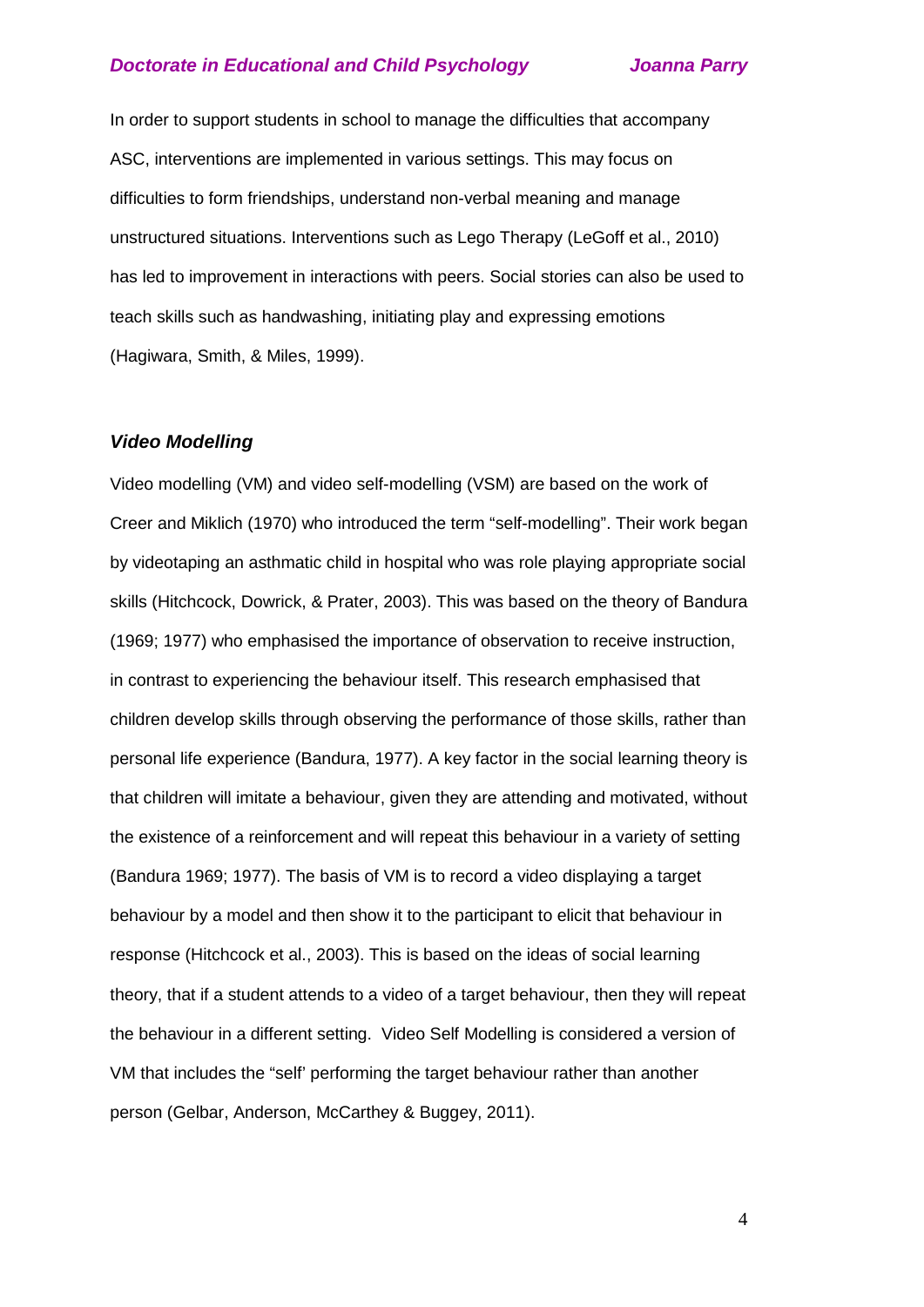Video modelling and VSM have been used in a variety of contexts with students with ASC. For example, to increase the language skills of children to improve unprompted requesting (Wert, 2002). Video Modelling and VSM have been heavily researched in the area of behaviour and social skills and has a strong evidence base. Bellini, Akullian and Hopf, (2007) demonstrated how VSM can be used to increase the socialisation of students with ASC in preschool which included unprompted social engagement. Buggey (2005) showed how VSM reduced aggressive behaviours in five students with ASD and increased their socialising and language production. Buggey (2005) suggested VSM is a positive behaviour modification intervention for students with ASC and should be investigated in multiple settings. Litras et al., (2010) used VSM as a medium to teach social stories to a preschool child with ASC. They found the three skills studied (initiating play, greeting people and responding) all increased following the intervention. There was a rapid onset of initiating play and responding compared to greeting (Litras et al., 2010). This suggests that VM is an effective medium to present already successful interventions, such as social stories. Alzyoudi et al., (2015) showed how VSM was used cross-cultural in the United Arab Emirates with five students to increase correct social responses.

Bellini and Akullini (2007) in their metanalysis of VSM, emphasised the evidence base of VSM as an effective intervention for students with ASC. Prater, Carter, Hitchcock and Dowrick (2012) conducted research into the effectiveness of VSM as an intervention in school. They found VSM is an effective intervention for both behavioural and academic skills. Their research suggested further investigation should be done within the population of Special Educational Needs and Disabilities (SEND) students as a way to promote inclusion in mainstream classrooms (Prater et al., 2012).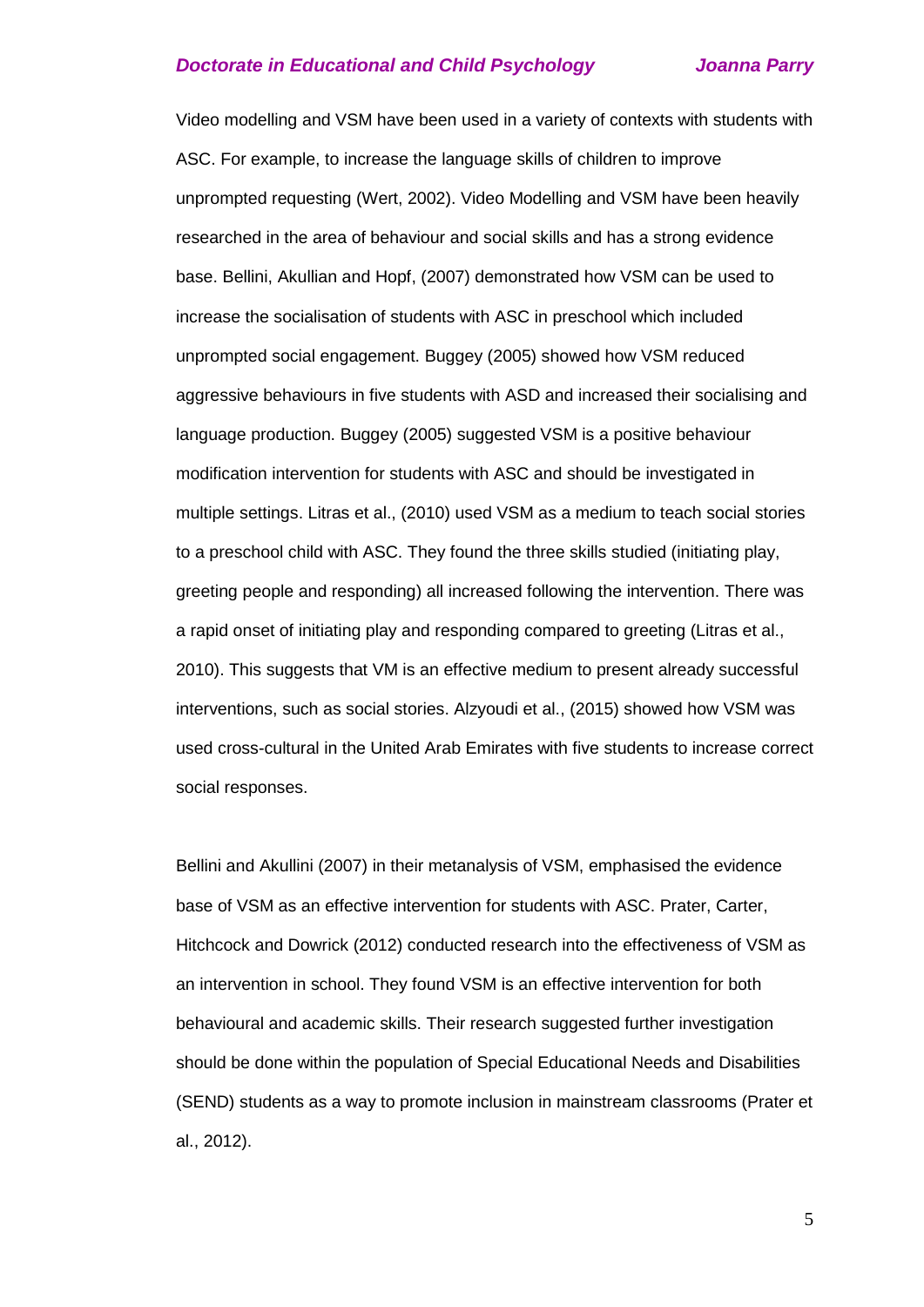### *Rationale and relevance*

Educational psychologists have a duty to support inclusive practice in schools and develop interventions for children and young people (CYP) with SEND, as outlined in the Code of Practice (Department for Education & Department for Health [DfE & DoH] 2015). Research has shown that students with ASC can achieve their academic outcomes with inclusive classrooms and provisions in place (Koegel, Matos-Freden, Lang, & Koegel, 2012). There is an increase in the use of technology in everyday life and in school. Therefore, it would be beneficial to investigate the evidence base for VM and VSM as an academic intervention for students with ASC. Some students with ASC have comparable cognitive abilities to their typically developing peers, but struggle with the day to day aspect of school (Koegel et al., 2012). This effects their academic achievement. Therefore, there is the scope for Educational Psychologists to use VM to develop these skills. Educational Psychologists are well placed to deliver this intervention as they have the training to run the intervention themselves or to upskill staff to deliver the intervention in school. Using VM to develop academic skills is not an area that is heavily researched and published so there is the scope to develop an evidence base within schools. Therefore, this review will investigate the strength of Video Modelling and Video Self Modelling as an academic intervention.

#### *Review question*

Is video modelling an effective academic intervention for school aged students with Autism Spectrum Condition (ASC)?

#### *Critical Review*

In January 2020 an in-depth literature search of electronic databases was conducted. The following databases were searched, Web of Science, ERIC and PsychInfo.. The search terms are outlined in table 1.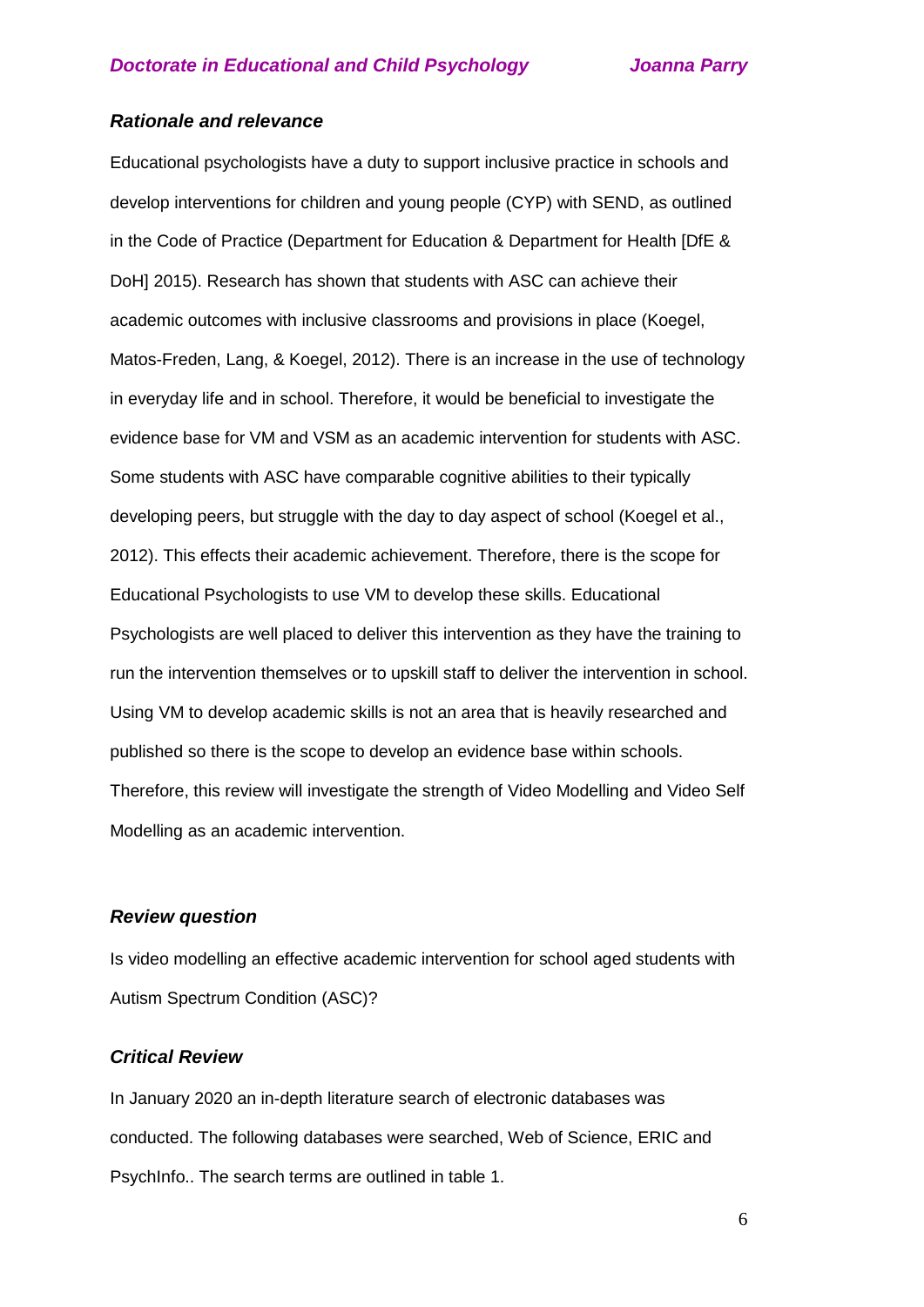## Table 1.

#### *Database search terms and results*

| Database          | Search terms Used                                                                                                                                                                                              | <b>Total Results</b> |
|-------------------|----------------------------------------------------------------------------------------------------------------------------------------------------------------------------------------------------------------|----------------------|
| Web of Science    | "Video Self Model*" OR<br>"video self modelling" OR<br>"video model" OR "video<br>based intervention *" OR<br>"video intervention"<br>AND "autism" OR "Autism<br>spectrum disorder" OR "asd"<br>or "aspergers" | 97                   |
| Psychinfo         | "Video Self Model*" or<br>"video self modelling" or<br>"video model" or "video<br>intervent*" or "video<br>intervention" AND "autism"<br>or "Autism spectrum<br>disorder" or "Aspergers"                       | 111                  |
| ERIC (EBSCO)      | "Video Self Model*" or<br>"video self modelling" or<br>"video model" or "video<br>intervent*" or "video<br>intervention" AND "autism"<br>or "Autism spectrum<br>disorder" or "Aspergers"                       | 68                   |
| *Denotes wildcard |                                                                                                                                                                                                                |                      |

As shown in Figure 1, the search identified 276 initial studies. There were 165 duplicates. The remaining 111 articles were screened by title and 78 articles were excluded. Then the remaining articles were screened by abstract. Of these 111 studies, 102 were excluded from the review as they did not meet the inclusion criteria (see Table 2). One study was identified through ancestral searches. The outstanding 10 articles were read in full. A further 5 were excluded with reason (see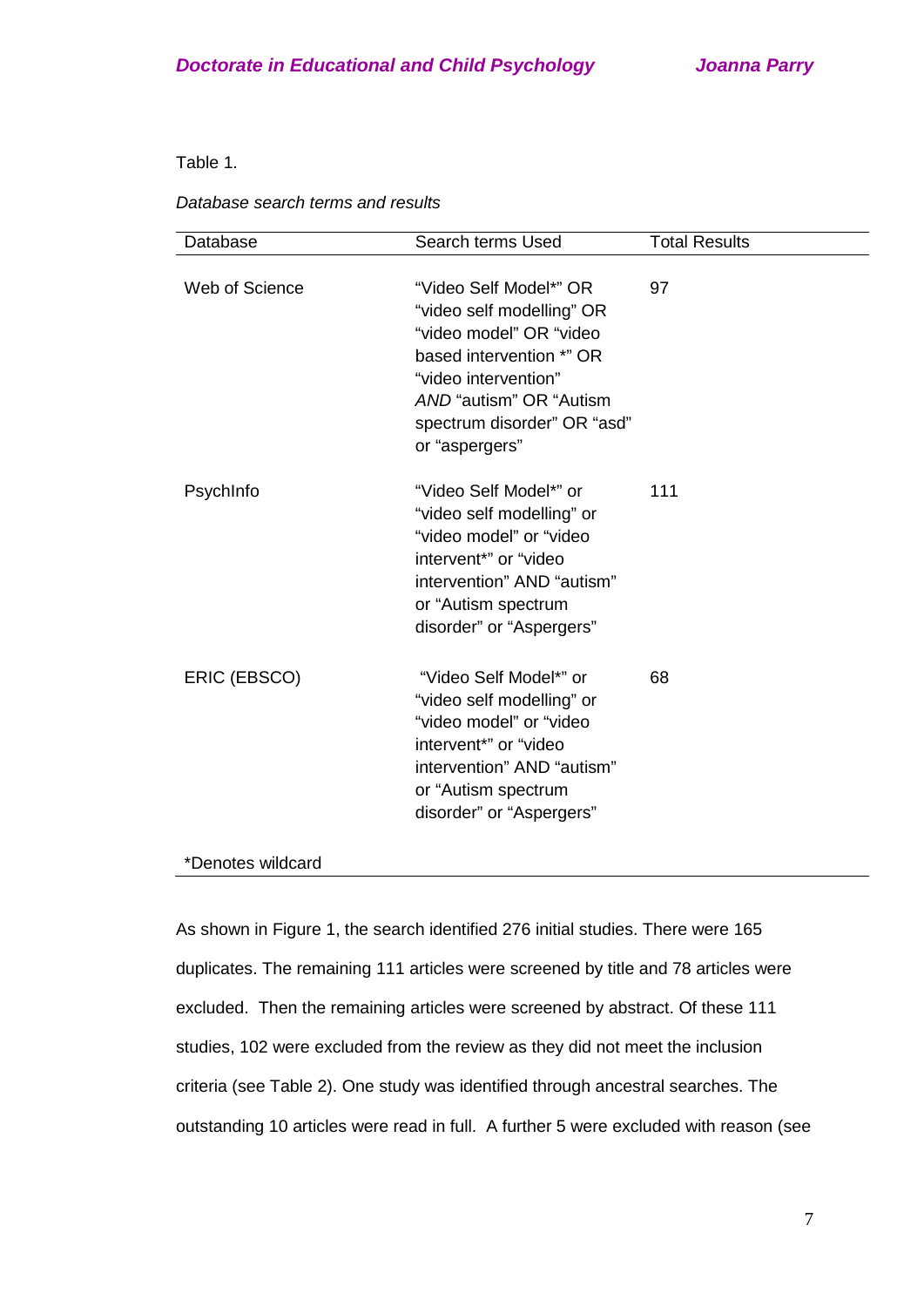Appendix A). The details of included studies can be seen in Table 3 (see Appendix

B).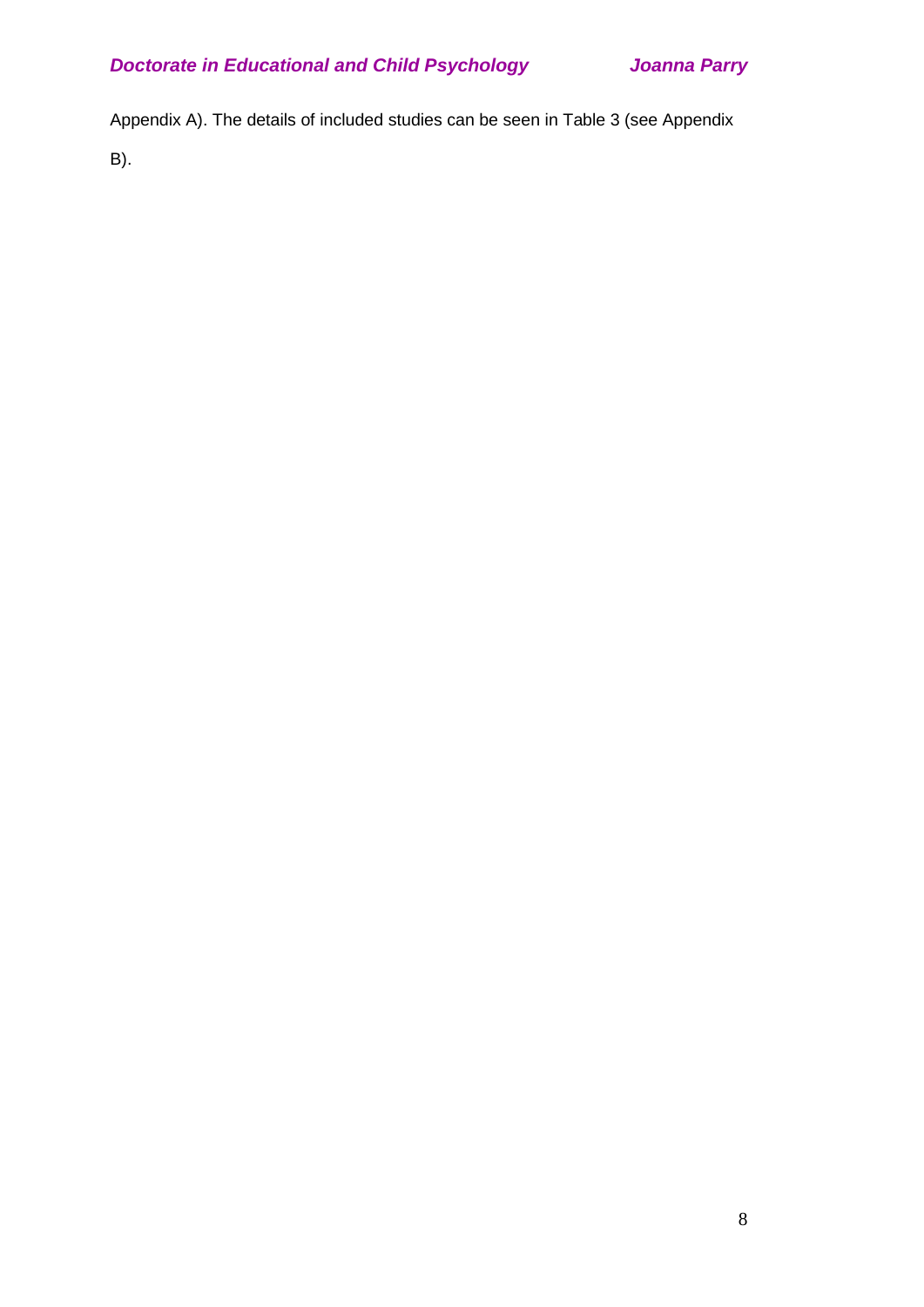# Table 2.

*Criteria for Inclusion in Systematic Literature Review*

| Criteria           | Inclusion                                                                                                                                | Exclusion                                                                                                                               | Rationale                                                                                                                |
|--------------------|------------------------------------------------------------------------------------------------------------------------------------------|-----------------------------------------------------------------------------------------------------------------------------------------|--------------------------------------------------------------------------------------------------------------------------|
| 1. Intervention    | Intervention includes<br>video modelling                                                                                                 | Intervention does not<br>include video modelling                                                                                        | This review aims to<br>explore the effect of VM<br>interventions.                                                        |
| 2. Outcomes        | Study includes<br>quantitative data on<br>academic achievement                                                                           | Study does not include<br>quantitative data on<br>academic achievement                                                                  | This review is evaluating<br>VM and its effect on to<br>academic achievement.                                            |
| 3. Population      | Study includes school<br>aged children (between<br>the ages of 4-18). At<br>least one student in the<br>study has a diagnosis<br>of ASC. | Study includes children<br>under the age of 4, adults<br>over the age of 18 or all<br>school aged children<br>without an ASC diagnosis. | This study aims to focus<br>on school-based<br>interventions for children<br>with ASC.                                   |
| 4. Setting         | Study is set in an<br>academic setting                                                                                                   | Study is in a non-academic<br>setting e.g. home setting                                                                                 | No review has<br>investigated VM and its<br>effectiveness for school<br>aged students with ASC in<br>an academic setting |
| 5. Study<br>design | Study must be an<br>empirical study with<br>quantitative data                                                                            | <b>Systematic literature</b><br>reviews, fmeta-analyses<br>and qualitative data                                                         | To evaluate the impact of<br>video modelling as<br>rigorously as possible<br>studies need to be<br>quantitative          |
| 6. Date            | From 2000 to 2020                                                                                                                        | Prior to 2000 or after<br>January 2020                                                                                                  | To ensure studies are<br>applicable to current<br>society.                                                               |
| 7. Language        | Study published in<br>English                                                                                                            | Study not published in<br>English                                                                                                       | To guarantee reviewer<br>understanding.                                                                                  |
| 8. Publication     | Indexed in PsychINFO,<br><b>ERIC or WebofScience</b><br>Or published journal<br>article or thesis                                        | Not indexed in PsychINFO,<br><b>ERIC or WebofScience</b><br>Literature Is not a published<br>journal article or thesis                  | Published journals and<br>theses have undergone<br>rigorous ethical approval.                                            |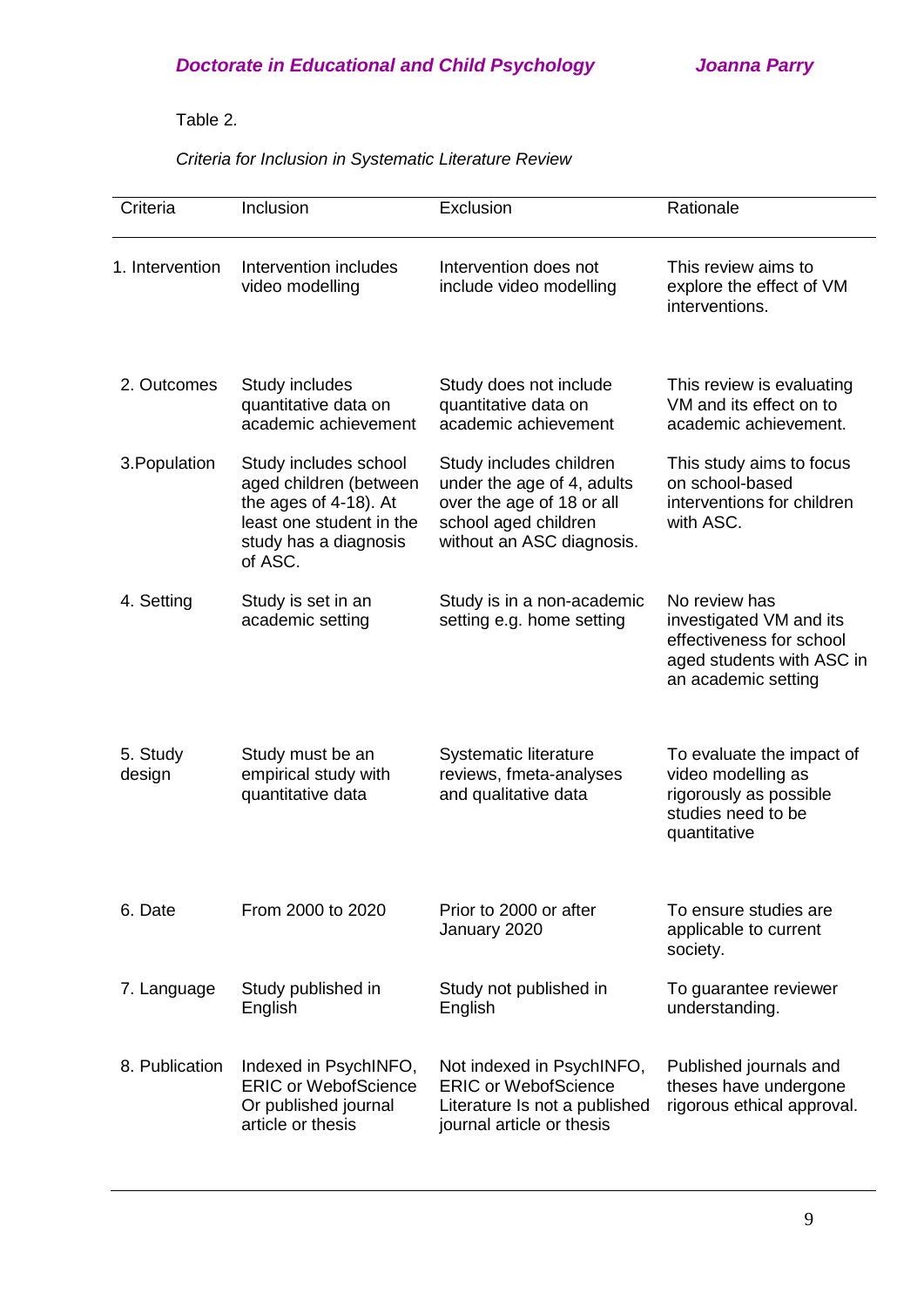# Figure 1

*Literature Search Process*

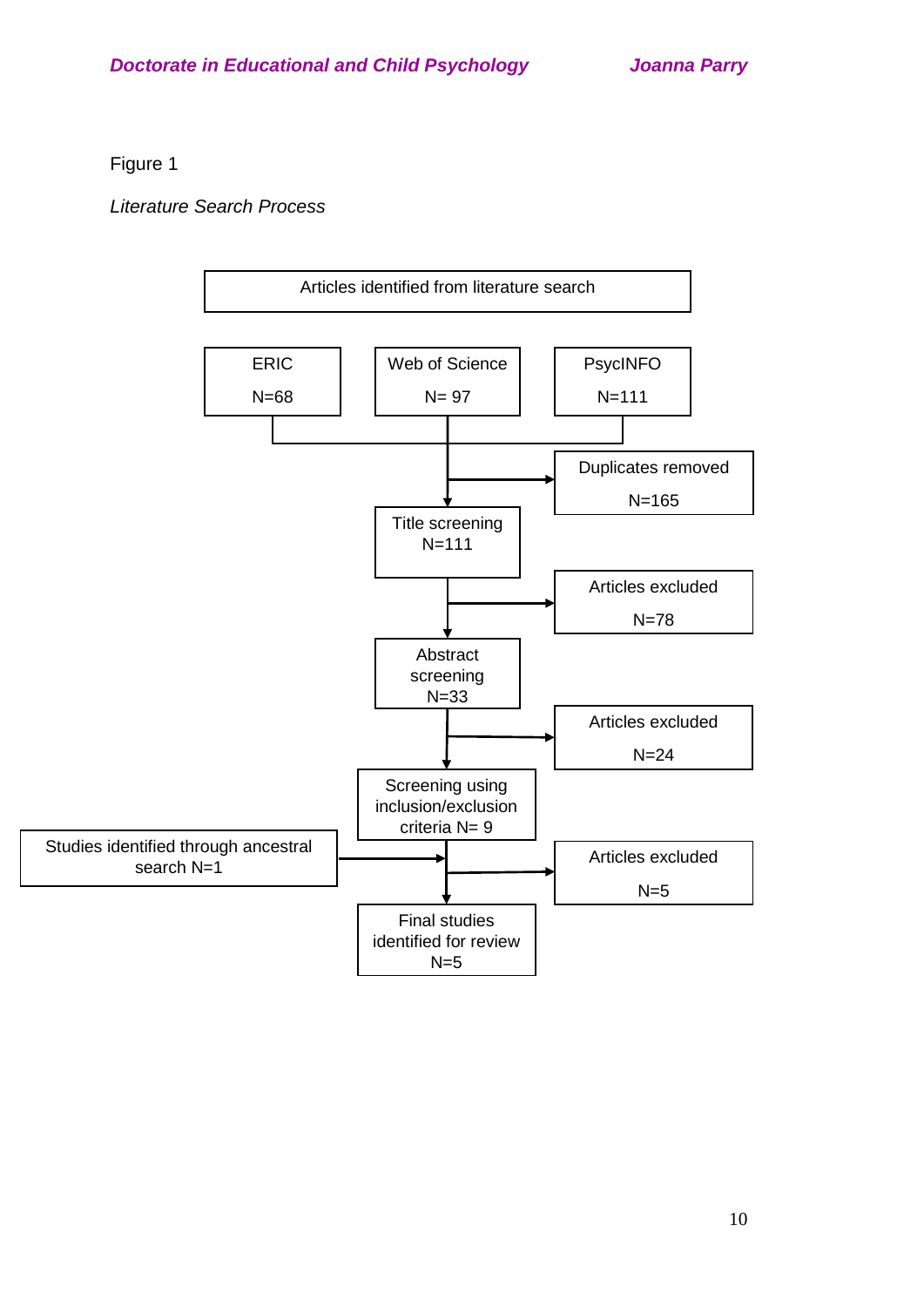## Table 3.

*Details of Included Studies* 

| <b>Study</b>                                    | <b>Included studies</b>                                                                                                                                                                                                                                                                     |
|-------------------------------------------------|---------------------------------------------------------------------------------------------------------------------------------------------------------------------------------------------------------------------------------------------------------------------------------------------|
| Joey<br>Aaron<br>Ryan<br>William                | Burton, C. E., Anderson, D. H., Prater, M. A., & Dyches, T. T.<br>(2013). Video self-modeling on an iPad to teach functional<br>math skills to adolescents with autism and intellectual<br>disability. Focus on Autism and Other Developmental<br>Disabilities, 28(2), 67-77.               |
| Alan<br>Peter<br>Justin                         | Delano, M. E. (2007). Improving written language performance<br>of adolescents with Asperger syndrome. Journal of<br>Applied Behavior Analysis, 40(2), 345-351.                                                                                                                             |
| Participant 1<br>Participant 2<br>Participant 3 | Harris, G. M. (2017). Evaluating the efficacy of video self-<br>modeling for remediating dysgraphia in children with<br>autism spectrum disorders. Dissertation Abstracts<br>International: Section B: The Sciences and Engineering,<br>$78(5-B(E)),$                                       |
| Austin                                          | Hart, J. E., & Whalon, K. J. (2012). Using video self-modeling<br>via iPads to increase academic responding of an<br>adolescent with autism spectrum disorder and intellectual<br>disability. Education and Training in Autism and<br>Developmental Disabilities, 47(4), 438-446. Retrieved |
| Dan<br>Jane                                     | Kagohara, D. M., Sigafoos, J., Achmadi, D., O'Reilly, M., &<br>Lancioni, G. (2012). Teaching children with autism<br>spectrum disorders to check the spelling of words.<br>Research in Autism Spectrum Disorders.                                                                           |

# *Weight of Evidence (WoE)*

The Gough (2007) Weight of Evidence (WoE) framework was used and each of the

five papers were evaluated in the following areas: methodological quality (WoE A);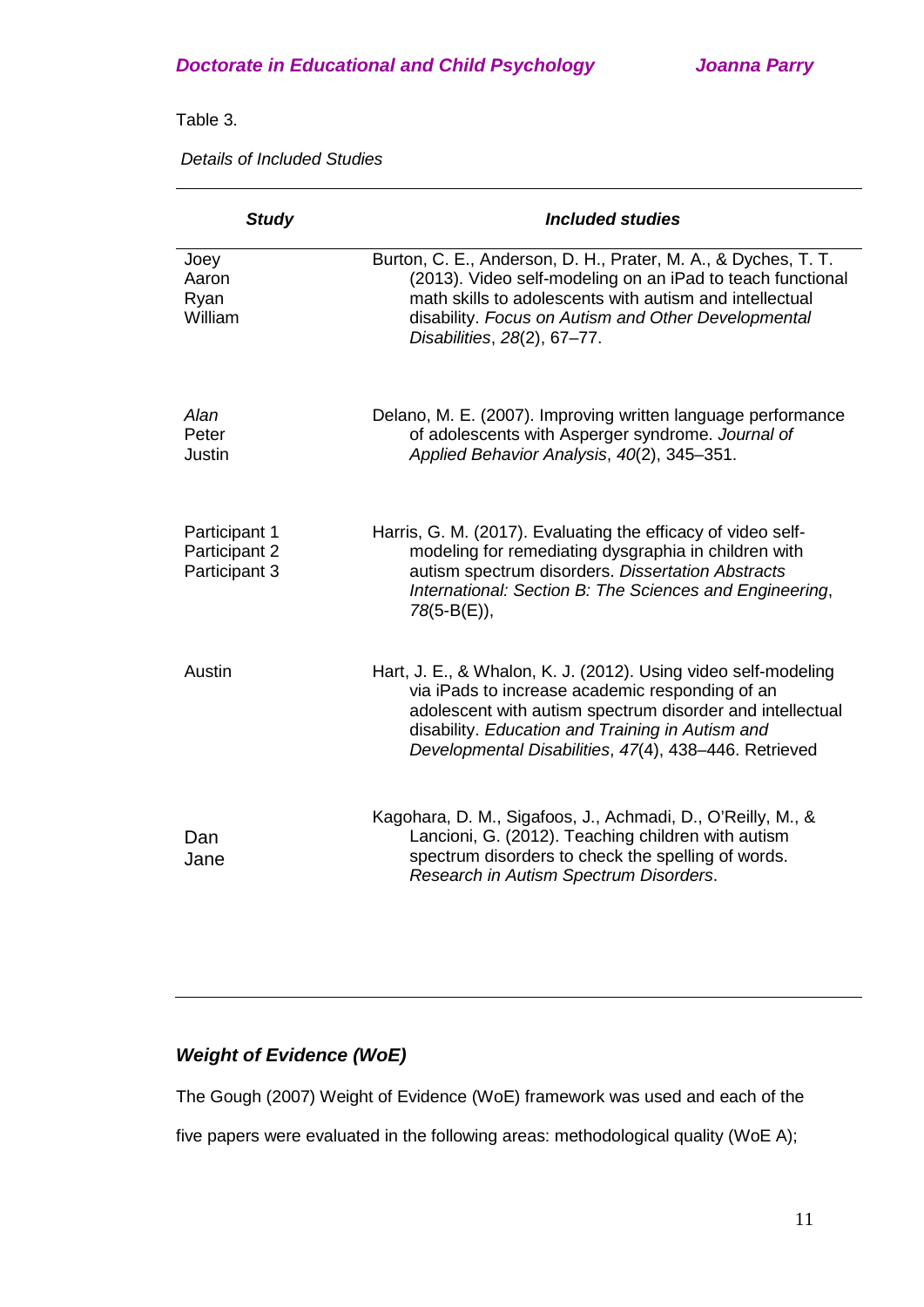methodological relevance (WoE B); and topic relevance (WoE C). Table 4 outlines the WoE scores for each paper.

WoE A was judged using a version of the Horner et al., (2005) coding protocol guidelines for Single Case Experimental Design studies (SCEDS) (see Appendix C). This codes each study against a set of coding protocol. The score is then averaged to give an average score. The criteria for methodological relevance (WoE B) was created from Petticrew & Roberts' (2003) hierarchy of evidence to assess the strength of the methodology of the studies researched. The judgement on topic relevance (WoE C) was created by the reviewer to judge the topic relevance of each paper and how well they were able to answer the systematic literature review question (WoE C). The overall Weight of Evidence (WoE D) was determined by finding the mean of the WoE A, WoE B and WoE C.

| Authors                       | WoE A<br>Methodological<br>Quality | WoE B<br>Methodological<br>Relevance | WoE C<br>Relevance to<br><b>Review Question</b> | WoE D<br><b>Overall Weight</b><br>of Evidence |
|-------------------------------|------------------------------------|--------------------------------------|-------------------------------------------------|-----------------------------------------------|
| Burton et<br>al., (2013)      | 2.7 (High)                         | 2                                    | 3                                               | 2.6 (High)                                    |
| Delano<br>(2007)              | 2.1 (Medium)                       | 2                                    | 2.7                                             | 2.3 (Medium)                                  |
| Harris<br>(2017)              | 2.1 (Medium)                       | 2                                    | 2.7                                             | 2.3 (Medium)                                  |
| Hart &<br>Whalon.<br>(2012)   | 2.3 (Medium)                       | 2                                    | 3                                               | 2.4 (Medium)                                  |
| Kagohara<br>et al.,<br>(2012) | 2.4 (Medium)                       | 2                                    | 2.8                                             | 2.4 (Medium)                                  |

*Table 4. WoE for each of the papers*

Where High – 2.5 and above, Medium 1.5-2.5 and Low 1.4 and below.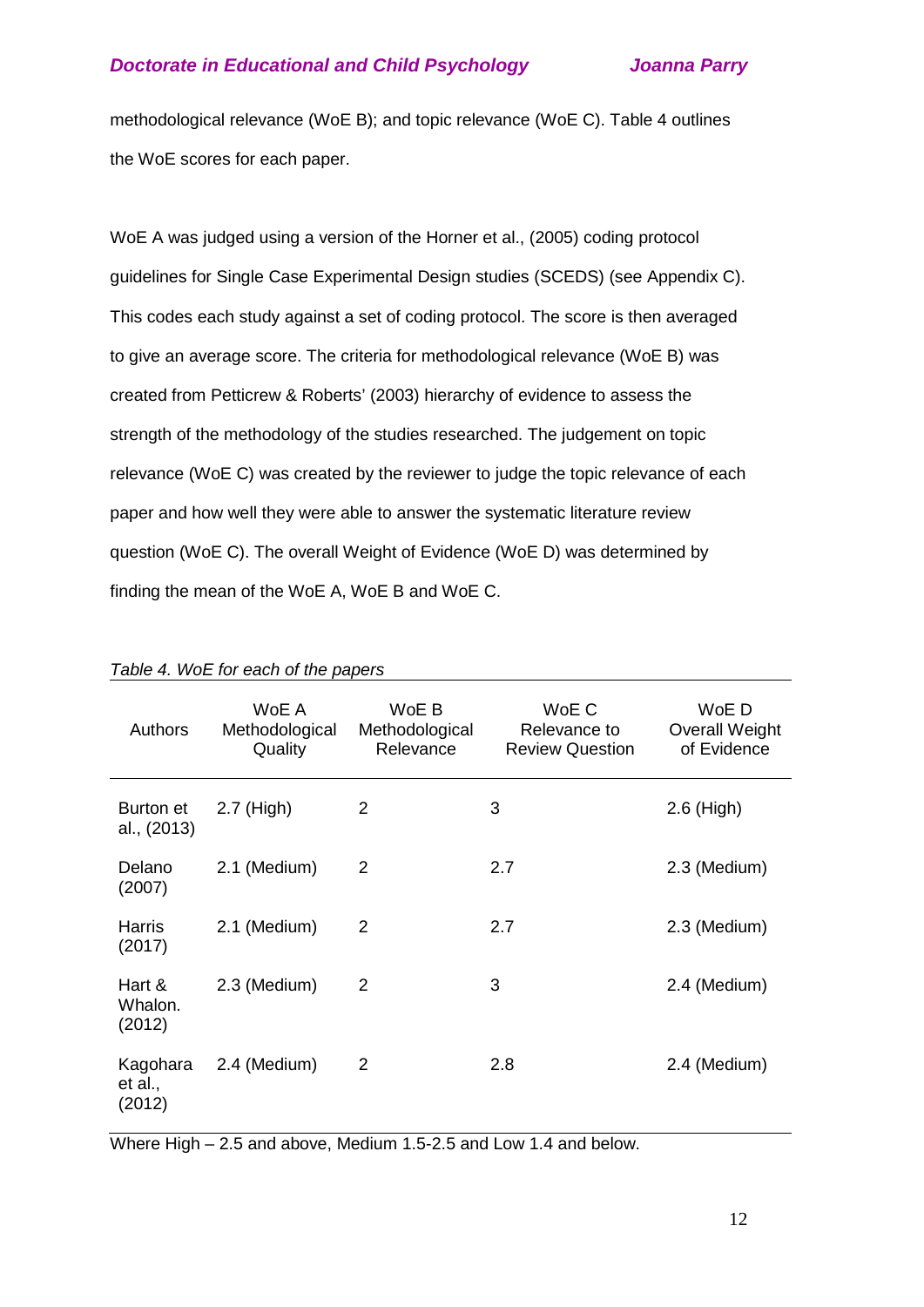## *Participant*

The design of each study was a Single Case Experimental Design (SCED) and this is reflected in the WoE A and B rating. There were thirteen participants in total and Table 5 outlines the participants' demographics in further detail. As outlined, there are eleven males and two females between the ages of 7 and 17 years, with the mean age being 12.5 years. This emphasis the high male to female diagnosis ratio for ASC (Masi, DeMayo, Glozier, & Guastella, 2017). Five of the thirteen participants had additional needs (Intellectual disability and Attention Deficit Hyperactivity Disorder [ADHD]).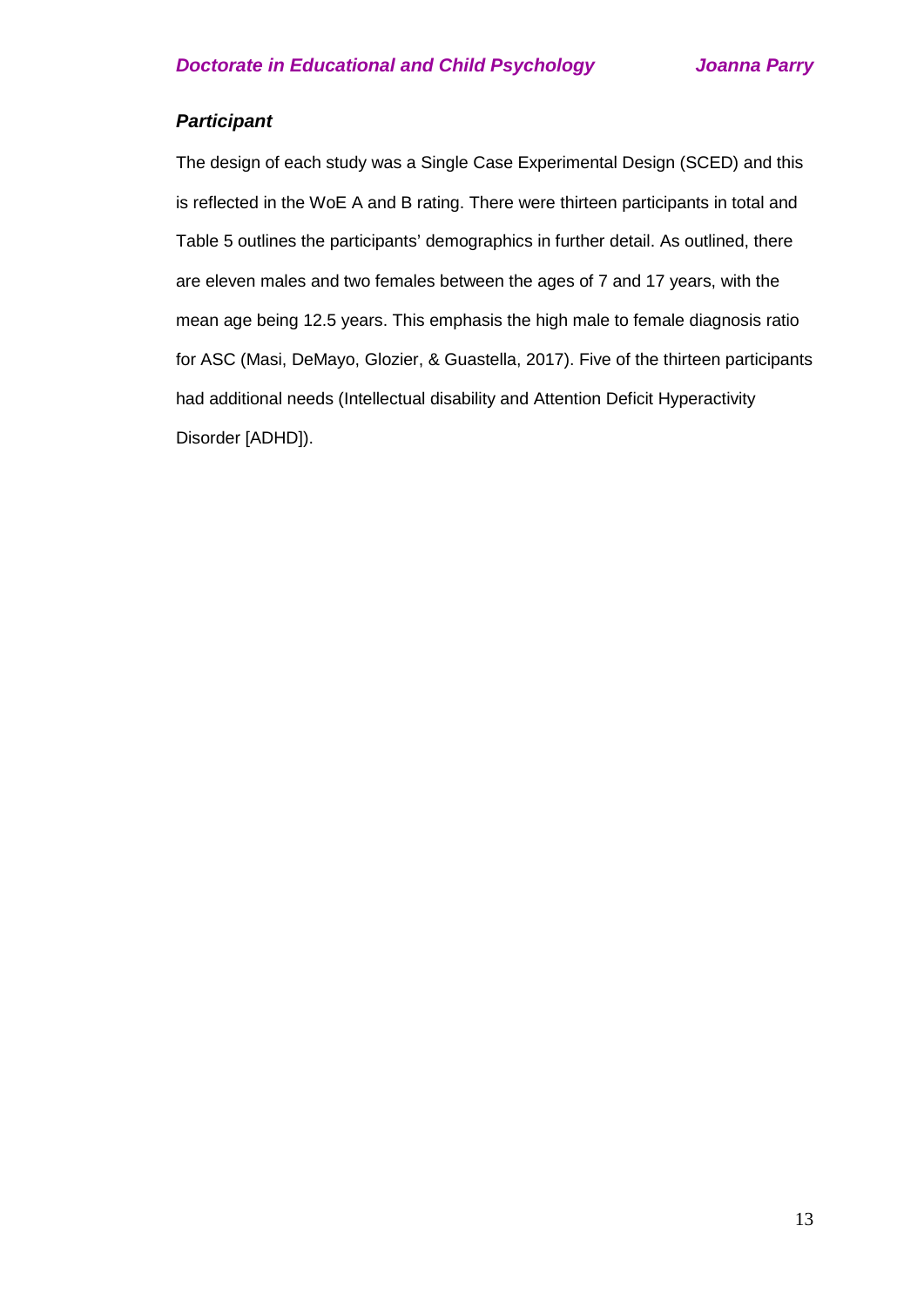| Name           | Gender | Age      | <b>Additional Need</b>                                    | Language | Country               |
|----------------|--------|----------|-----------------------------------------------------------|----------|-----------------------|
| Joey           | Male   | 13 years | $\qquad \qquad \blacksquare$                              | English  | <b>USA</b>            |
| Aaron          | Male   | 13 years | Intellectual disability                                   | English  | <b>USA</b>            |
| Ryan           | Male   | 15 years | Intellectual disability                                   | English  | <b>USA</b>            |
| William        | Male   | 14 years | $\overline{\phantom{0}}$                                  | English  | <b>USA</b>            |
| Dan            | Male   | 12 years | <b>Attention Deficit</b><br><b>Hyperactivity Disorder</b> | English  | <b>New</b><br>Zealand |
| Jane           | Female | 12 years | <b>Attention Deficit</b><br><b>Hyperactivity Disorder</b> | English  | <b>New</b><br>Zealand |
| Alan           | Male   | 13 years |                                                           | English  | <b>USA</b>            |
| Peter          | Male   | 15 years | $\overline{\phantom{0}}$                                  | English  | <b>USA</b>            |
| Justin         | Male   | 17 years | $\qquad \qquad \blacksquare$                              | English  | <b>USA</b>            |
| Austin         | Male   | 16 years | <b>Intellectual Disability</b>                            | English  | <b>USA</b>            |
|                |        |          | <b>Hearing Impairment</b>                                 |          |                       |
| P <sub>1</sub> | Female | 7 years  |                                                           | English  | <b>USA</b>            |
| P <sub>2</sub> | Male   | 7 years  |                                                           | English  | <b>USA</b>            |
| P <sub>3</sub> | Male   | 8 years  |                                                           | English  | <b>USA</b>            |

All of the studies were conducted in either the USA (Burton, Anderson, Prater, & Dyches, 2012; Hart & Whalon 2012; Harris 2017; Kagohara Sigafoos, Achmadi, O'Reilly, & Lancioni, 2012) or New Zealand (Delano 2007). Due to structure of these school systems and the diverse nature of these countries, these studies can be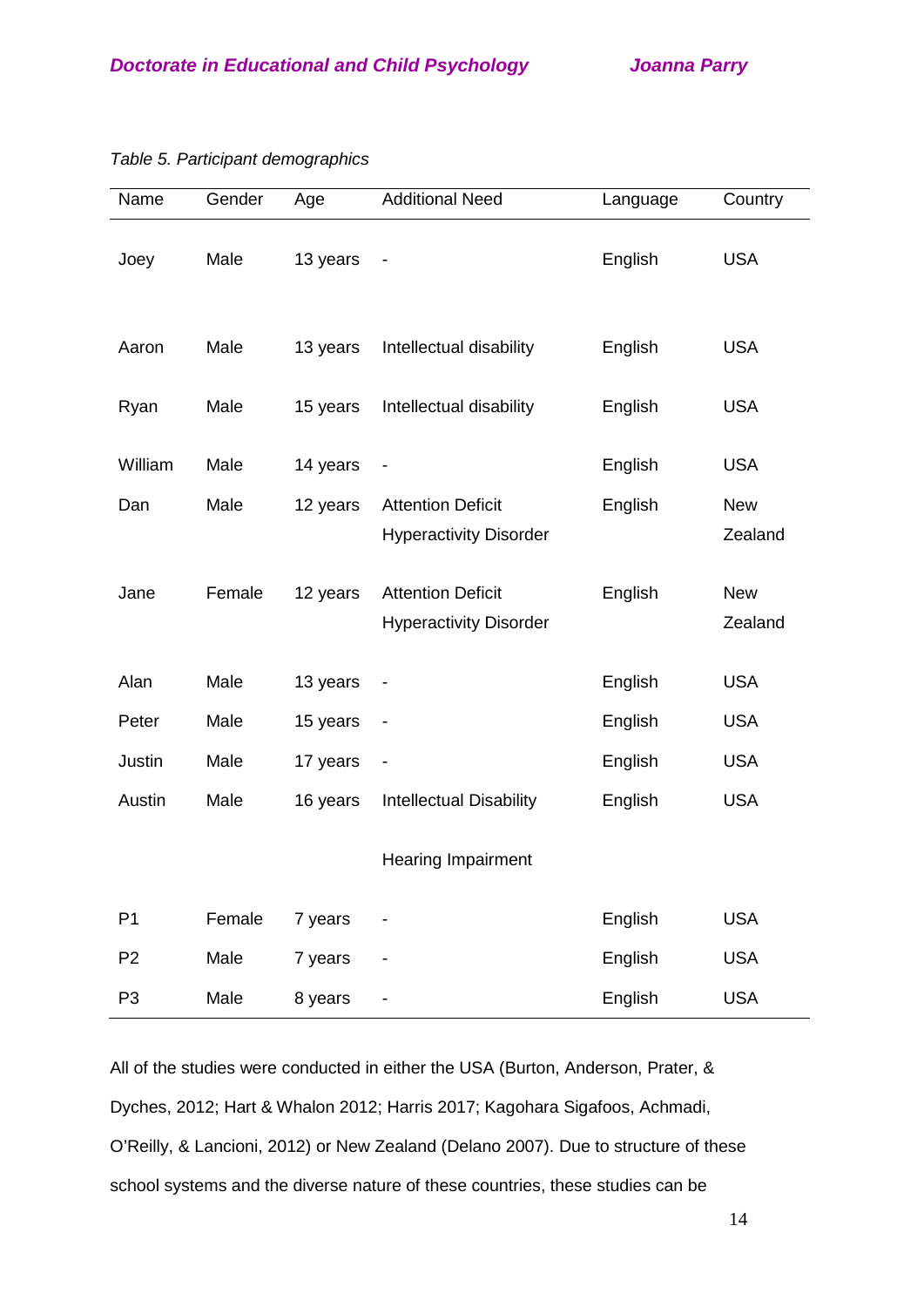applied to the UK Education system which is a multicultural society. The location of the studies were reflected in WoE C scores, with studies in OECD English speaking countries being given the highest rating. The rational is that these countries are most comparable socially and economically to the UK.

All the students in these studies had a clinical diagnosis of ASC and were attending full or part time education. Three of the participants were of primary school age (Kagohara et al., 2012) nine of the participants were of secondary school age (Burton et al., 2013; Delano, 2007; Hart & Whalon, 2012; Kagohara et al., 2012) and one participant was of sixth form college age (Delano, 2007). The studies that were conducted within the UK compulsory school age of 5-16 received the highest WoE C score. This is because this study is focusing on school aged participants. The variety of studies in this systematic review demonstrates this intervention could be implemented across all education settings.

The population of children and young people with ASC is especially heterogeneous and includes a high comorbidity with other disorders such as anxiety, ADHD, intellectual disabilities and medical conditions (Masi et al., 2017). The additional needs of each student varied greatly. For example, Dan and Jane also had ADHD and Austin, Aaron and Ryan were deemed to have an intellectual disability. Alan, Peter and Justin were classified in the category of "Aspergers" when this was part of the diagnosis scale of ASC (Delano, 2007). Therefore, it is difficult to compare the participants as their IQs vary greatly and will therefore impact their access to the intervention. This heterogeneous nature of the population samples makes it difficult to compare participants across studies as their profiles vary so greatly

## *Study Design*

This review includes five studies that are SCEDs. This design is a valid methodology intended to compare an intervention to the baseline measured (Kratochwill & Levin,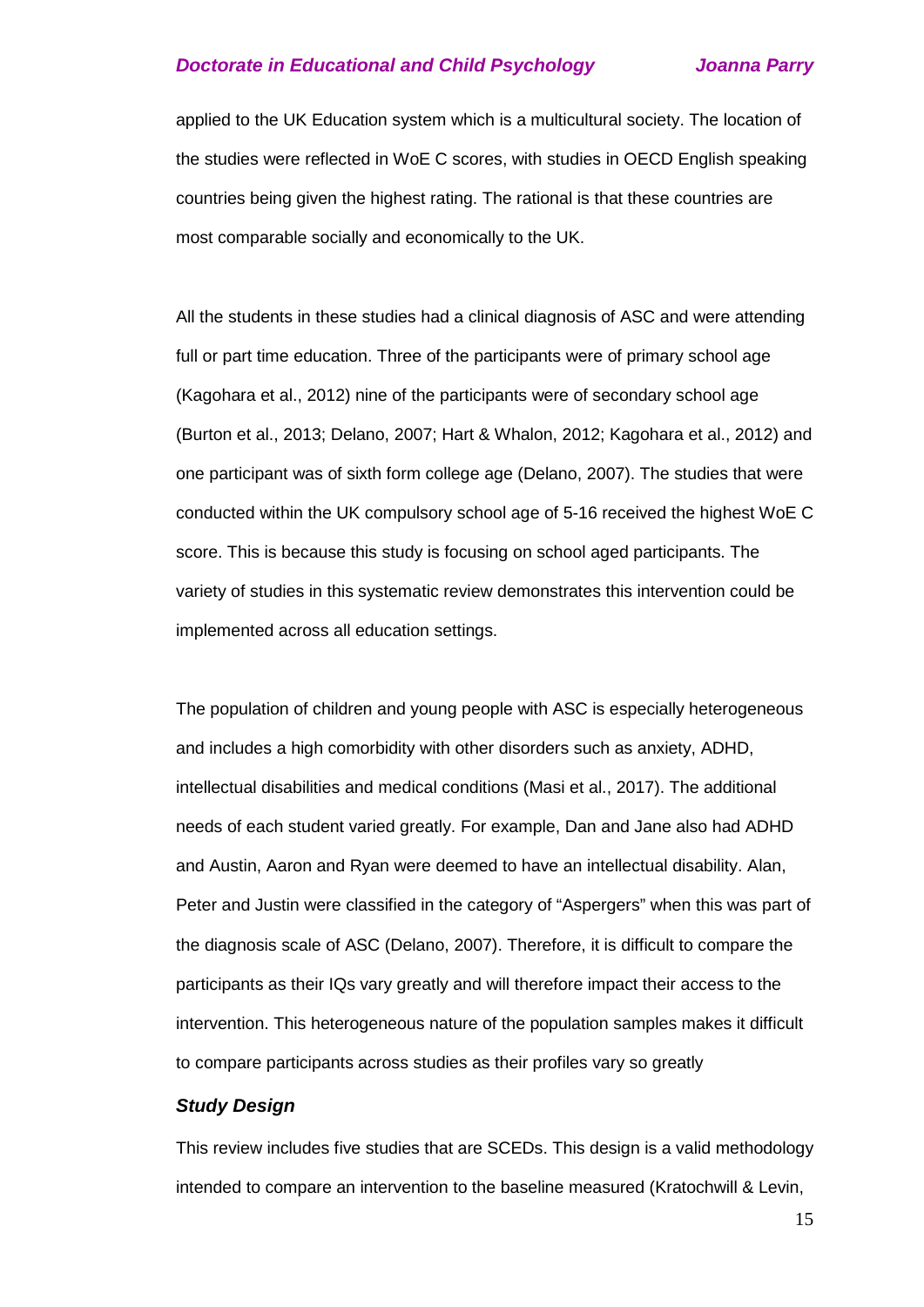2011). This design is particularly useful with rare interventions populations such as those with ASC and atypical interventions for these populations. Therefore, the WoE B for all of the studies yielded a score of two.

## *Intervention content*

The content of the intervention is explained in more detail in Table 6. The table

below summarises the content of each of the interventions.

Table 6.

*Academic Intervention outline*

| Study                   | Academic intervention                                                            |
|-------------------------|----------------------------------------------------------------------------------|
| Burton et al., (2013)   | <b>Functional Maths Skills</b>                                                   |
| Delano (2007)           | Amount of words written and amount of functional essay<br>elements               |
| Harris (2017)           | Handwriting legibility                                                           |
| Hart & Whalon (2012)    | Unprompted correct responses and prompted correct<br>responses in Science lesson |
| Kagohara et al., (2012) | Using spell check to check the spelling of words                                 |

The content of each intervention varies as VM and VSM are used as individualised tools to increase target behaviours. Interestingly, all but one of the studies (Kagohara et al., 2012) used a VSM element in order to increase the target behaviour of the students. Kagohara et al., (2012) did not make explicit if there is a VSM or VM in the intervention.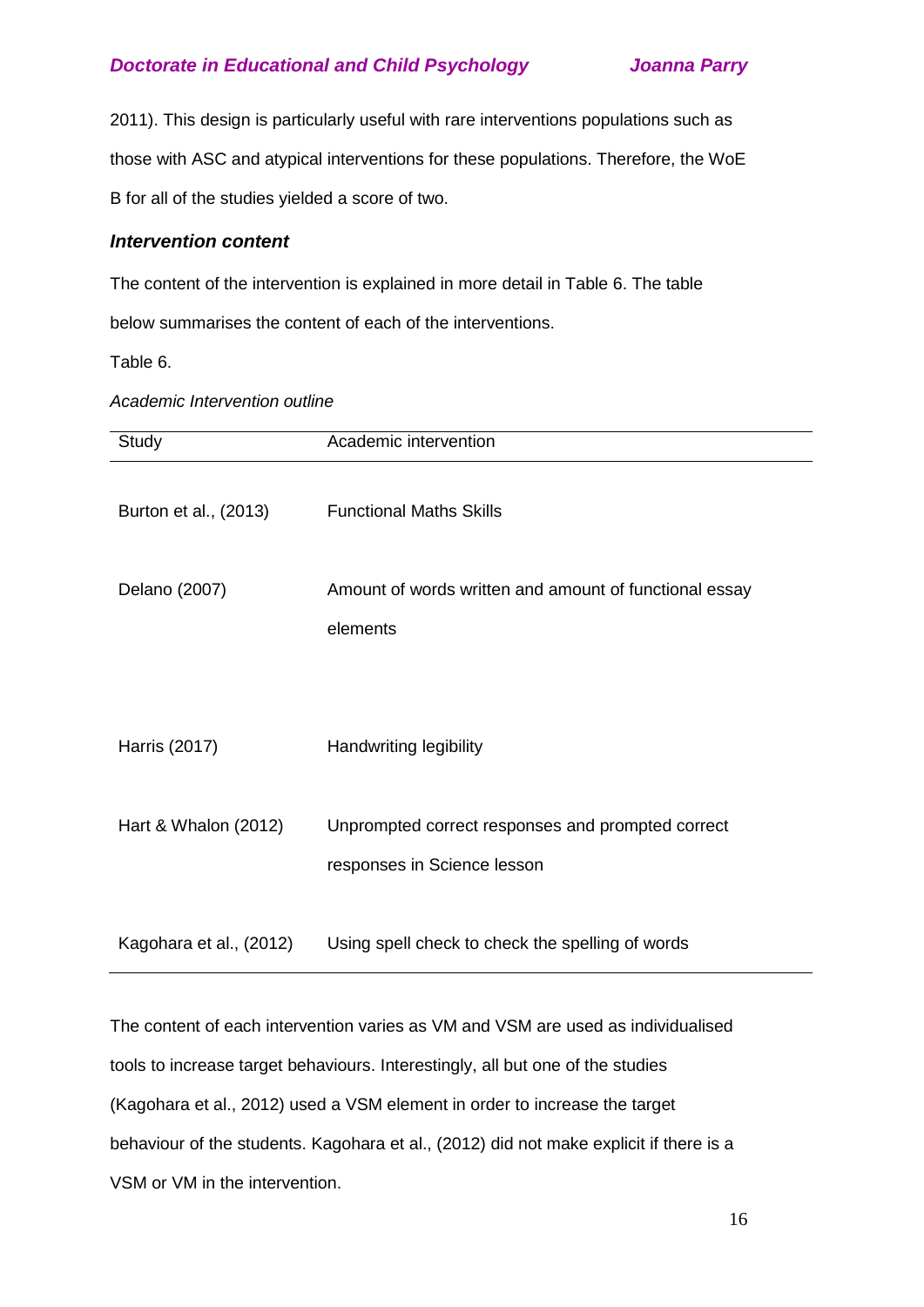#### *Intervention duration and intensity*

The information provided regarding the duration and intensity of the academic interventions reviewed varied between studies. In Burton et al., (2013) students received their intervention twice a day for four days, Hart and Whalon (2012) ran 20 sessions over five weeks, Kagohara et al., (2012) ran weekly sessions for six weeks and Harris, (2017) had five sessions over five weeks. Whereas in Delano (2007) the duration of the session was dependent on the students with two interventions taking place over a nine week period. Therefore Burton et al., (2013) received the highest WoE A rating as the duration and intensity of the intervention was described clearly. Whereas Delano, (2007) received the lowest rating as the duration and intensity of the interventions were dependent on individualised needs.

#### *Intervention Setting*

The interventions were conducted and assessed in one setting. For all but one of the studies, this was conducted in the setting where the students were educated (Burton et al., 2012; Hart & Whalon, 2012; Harris, 2017 & Kagohara et al., 2012). For the students in Harris (2017) this was a day centre where student learned and received therapy and in the other studies the students' schools. Whereas, in Delano (2007) the intervention and follow up sessions were conducted in an office, not school. This may be due to the three different students attending three different schools. This review is evaluating VM interventions to improve the academic achievement of students with ASC and this is reflected in WoE C ratings.

The intervention was either facilitated by teaching staff (Burton et al.,2013; Hart & Whalon 2012; Harris 2017 & Kagohara et al., 2012) or carried out by the researcher alone (Delano, 2007, Kagohara et al., 2012). In Kagohara et al., (2012) a Teaching Assistant facilitated for one student and the researcher for another. However, in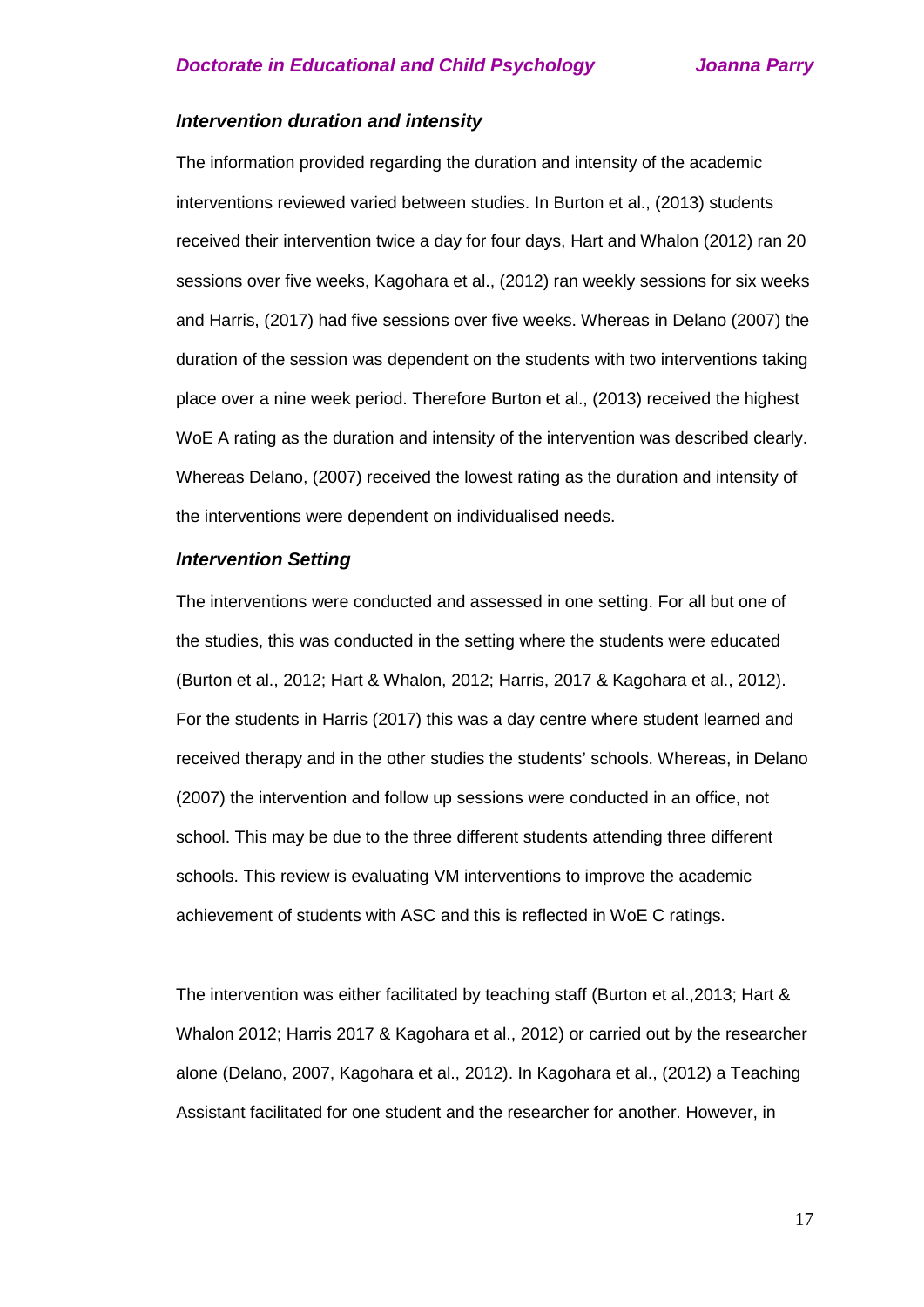Burton et al., (2013) it was noted the support staff's involvement decreased during the study, leading to the assumption the researcher continued the research.

#### *Baseline and control*

All of the studies used multiple baseline as outlined by Horner et al., (2005). This is to ensure accurate comparison from the baseline to the intervention. The measurements continued during the intervention stage and during the follow up period.

To demonstrate experimental control most papers included follow up sessions to demonstrate change over time as outlined in Horner et al., (2005). Studies used between two (Kagohara et al., 2013), three (Burton et al., 2012; Kagohara et al., 2012), four (Delano, 2007) and five (Harris, 2007) follow up sessions. This variation may be due to limited access to students, the complexity of the tasks or the availability of staff to run the intervention. Hart and Whalon (2012) conducted the only study that did not included follow up data but instead used an ABAB experimental design.

#### *Measures*

In every study the dependent variable was outlined with replicable precision and this was reflected in their WoE A scores. This review focuses on academic achievement and each study measured varying aspects of this. For example, in Burton et al., (2013) the measure was correcting steps when answering functional maths questions. These questions were based on the government outlines for what students should achieve at this age. This was measured by the teacher according to the seven individual steps needed to solve the problems. In Delano (2007) there were two measures, the amount of words written and the amount of functional essay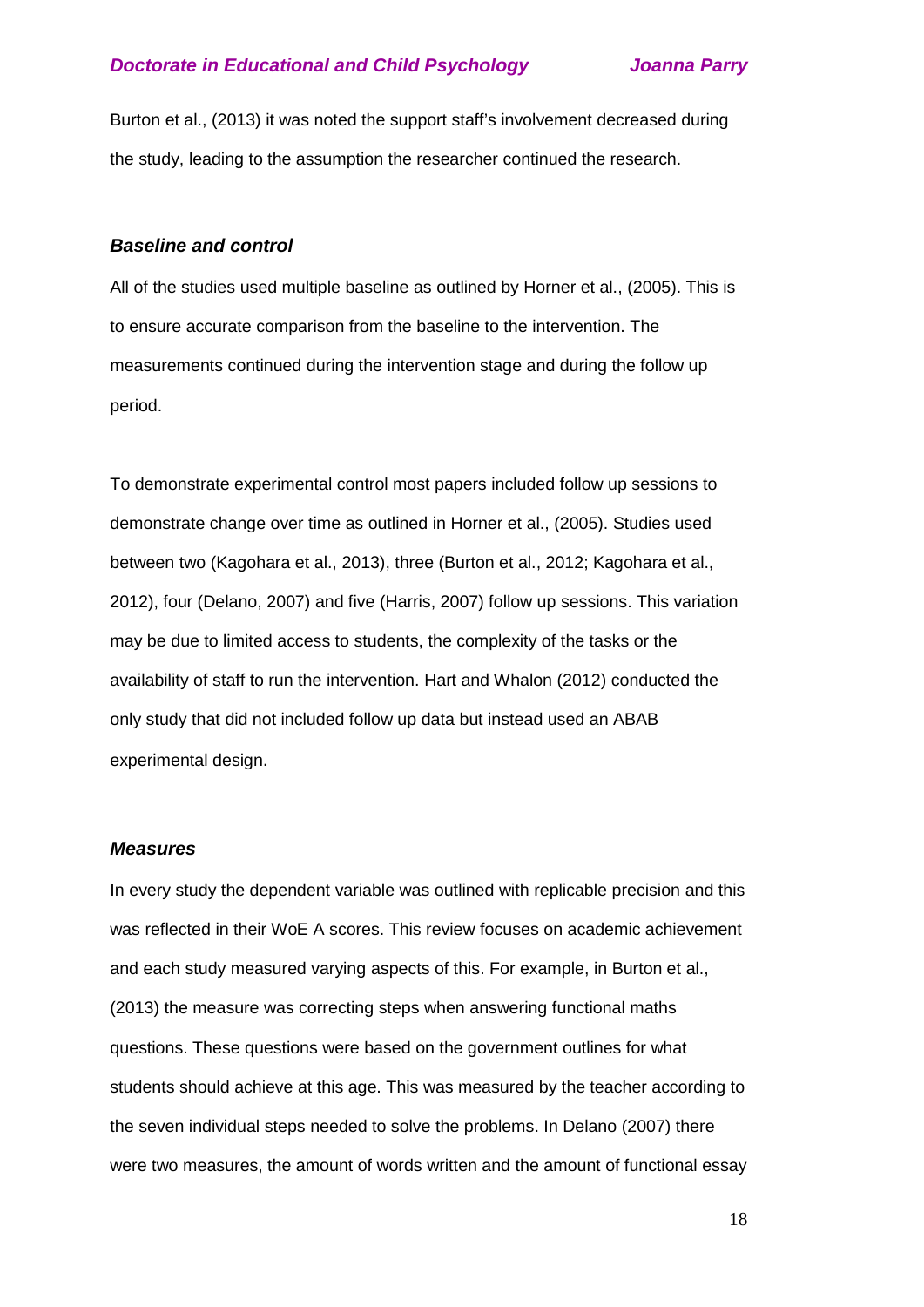elements. The number functional essay elements included the "TREE" component as outlined by Graham and Harris, (2005). The term "TREE" means communicating the topic sentence, providing a reason, explaining the reason and communicating an appropriate ending (Graham & Harris, 2005). These are quantitative objective measures, therefore there is no need for inter-rater or inter-observer reliability (Graham & Harris, 2005).

In contrast Hart and Whalon (2012), Harris (2017) and Kagohara et al., (2012) were measured using observable behaviour. In Hart and Whalon (2012) the unprompted and prompted correct responses were measured by an observer. In order to obtain an inter observer reliability rating a second observer was present for 30% of the study (Hart & Whalon, 2012). Similarly, Kagohara et al., (2012) observed the use of five steps in order to correctly spell check words. In order to obtain inter-observer agreement, similar to Hart and Whalon (2012), a second observe was used 34% of the time. Using a second observer enables for a higher WoE A rating as it increases how sound the methodology is. Harris, (2017) observed handwriting legibility using the Woodcock-Johnson III Tests of Achievement (WJIII) Handwriting Legibility Scale. This was done through two therapists scoring the students and comparing scores. It is reported that there was significant improvement from baseline to treatment. All of the studies measured the academic achievement change over time, this provides a holistic understanding of the students learning and achievement. This is reflected in the WoE A scores.

#### **Outcomes**

The Percentage of Non-Overlapping Data (PND) is outlined in Table 7. Percentage of Non-Overlapping Data refers to the percentage the intervention, that are more extreme than the highest measure of the baseline (Parker Hagan-Burke, & Vannest, 2007).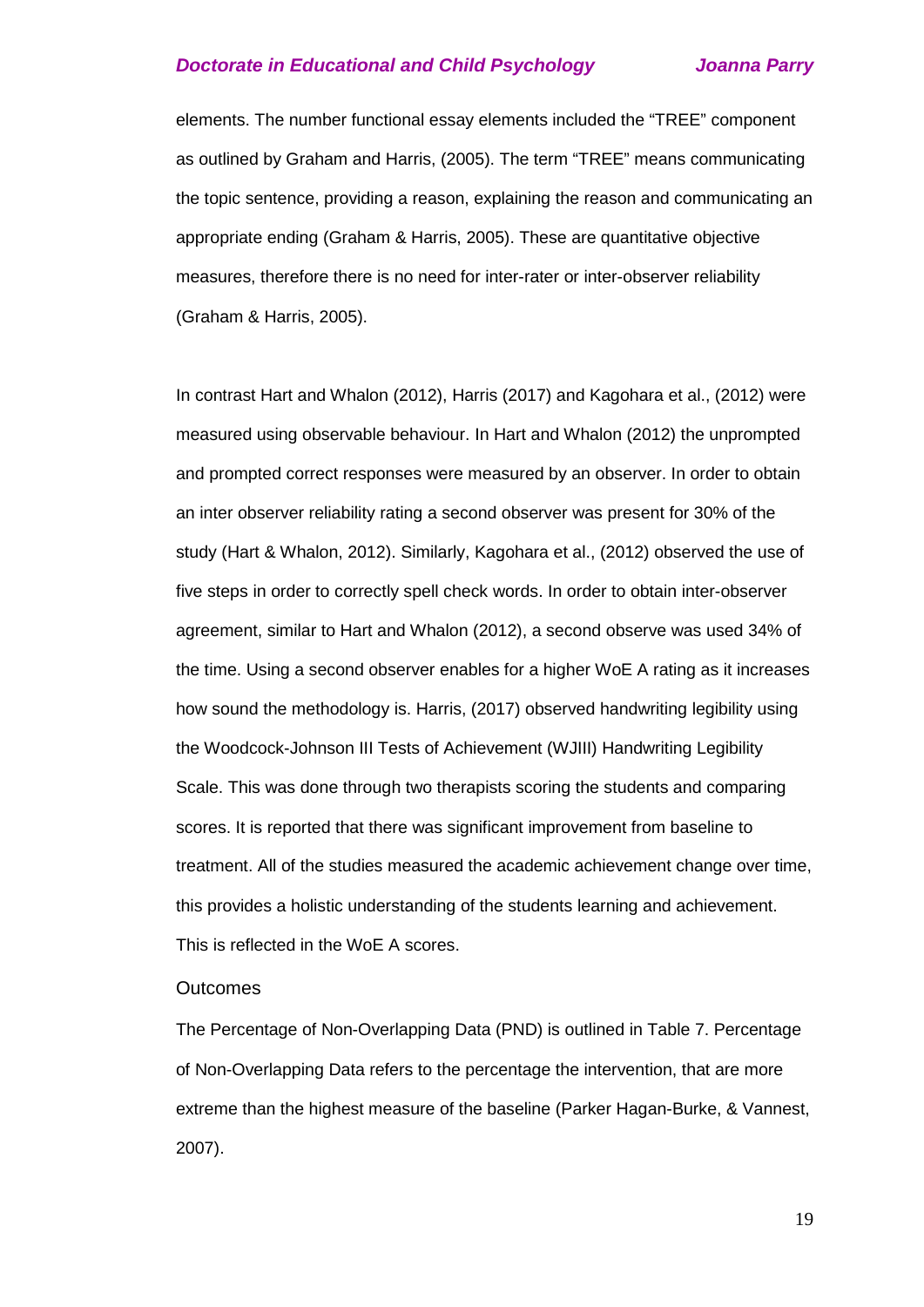| Study            | Student | Variable                | <b>Baseline</b> | Outcome    | Effect      |
|------------------|---------|-------------------------|-----------------|------------|-------------|
|                  |         |                         |                 |            | <b>Size</b> |
|                  |         |                         |                 |            |             |
| Burton et        | Joey    | <b>Functional Maths</b> | 16-28%          | 91-100%    | 100%        |
| al., (2013)      |         | <b>Skills</b>           | correct         | correct    | <b>PND</b>  |
|                  |         |                         |                 |            |             |
| <b>Burton</b> et | Aaron   | <b>Functional Maths</b> | 14% correct     | 84.5-86.5% | 100%        |
| al., (2013)      |         | <b>Skills</b>           |                 | correct    | <b>PND</b>  |
|                  |         |                         |                 |            |             |
| Burton et        | Ryan    | <b>Functional Maths</b> | 0% correct      | 97-100%    | 100%        |
| al., (2013)      |         | <b>Skills</b>           |                 | correct    | <b>PND</b>  |
|                  |         |                         |                 |            |             |
| <b>Burton</b> et | William | <b>Functional Maths</b> | 14% correct     | 86-100%    | 100%        |
| al., (2013)      |         | <b>Skills</b>           |                 | correct    | <b>PND</b>  |
|                  |         |                         |                 |            |             |
| Delano           | Alan    | Average word written    | 100 words       | 384        | 100%        |
| (2007)           |         |                         |                 |            | <b>PND</b>  |
|                  |         | Function essay          | 2 average       | 11 average |             |
|                  |         | elements                |                 |            |             |
| Delano           |         |                         |                 |            |             |
| (2007)           | Peter   | Average word written    | 52 words        | 102        | 100%        |
|                  |         |                         |                 |            | <b>PND</b>  |
|                  |         | Function essay          | 3 average       | 17 average |             |
|                  |         | elements                |                 |            |             |

# *Table 7. Percentage of Non-Overlapping Data (PND) for each student*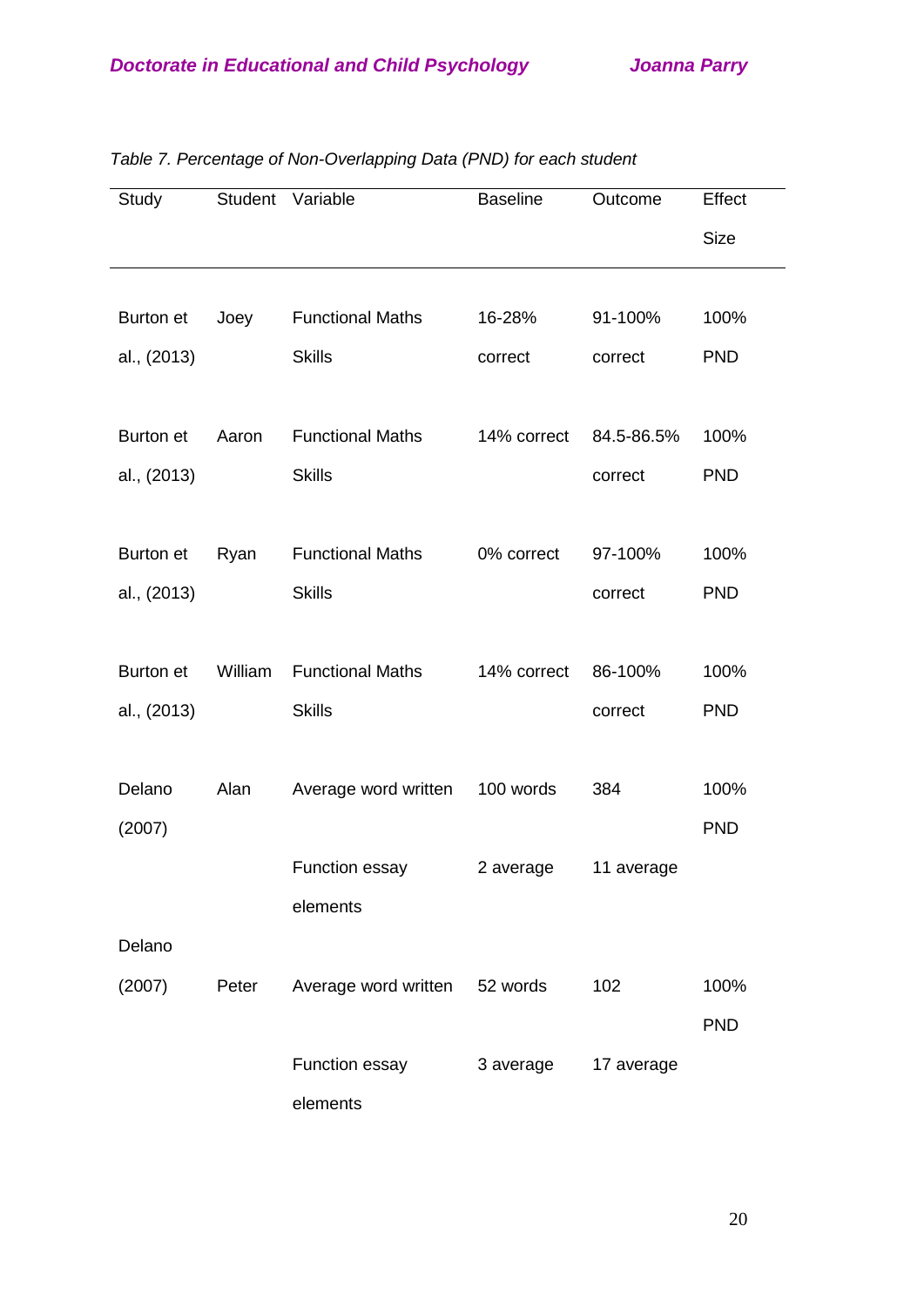| Study         | Student        | Variable               | <b>Baseline</b> | Outcome     | Effect      |
|---------------|----------------|------------------------|-----------------|-------------|-------------|
|               |                |                        |                 |             | <b>Size</b> |
| Delano        | Justin         | Average word written   | 17 words        | 46          | 100%        |
| (2007)        |                |                        |                 |             | <b>PND</b>  |
|               |                | Function essay         | 2 average       | 10 average  |             |
|               |                | elements               |                 |             |             |
|               |                |                        |                 |             |             |
| Harris        | P <sub>1</sub> | Handwriting legibility | $9 - 11$        | 23-26       | 100%        |
| (2017)        |                |                        | average         | average     | <b>PND</b>  |
|               |                |                        |                 |             |             |
| <b>Harris</b> | P <sub>2</sub> | Handwriting legibility | $14 - 17$       | 25-29       | 100%        |
| (2017)        |                |                        | average         | average     | <b>PND</b>  |
|               |                |                        |                 |             |             |
| Harris        | P <sub>3</sub> | Handwriting legibility | 4-8 average     | 16 average  | 100%        |
| (2017)        |                |                        |                 |             | <b>PND</b>  |
|               |                |                        |                 |             |             |
| Hart &        | Austin         |                        |                 |             |             |
| Whalon        |                |                        |                 |             |             |
| (2012)        |                |                        |                 |             |             |
|               |                |                        |                 |             |             |
| Kagohara      | Dan            | 5 steps to spell check | Consistently    | 75% correct | 100%        |
| et al.,       |                |                        | below 30%       |             | <b>PND</b>  |
| (2012)        |                |                        |                 |             |             |
|               |                |                        |                 |             |             |
| Kagohara      | Jane           | 5 steps to spell check | Consistently    | 100%        | 100%        |
| et al.,       |                |                        | below 40%       | correct     | <b>PND</b>  |
| (2012)        |                |                        |                 |             |             |
|               |                |                        |                 |             |             |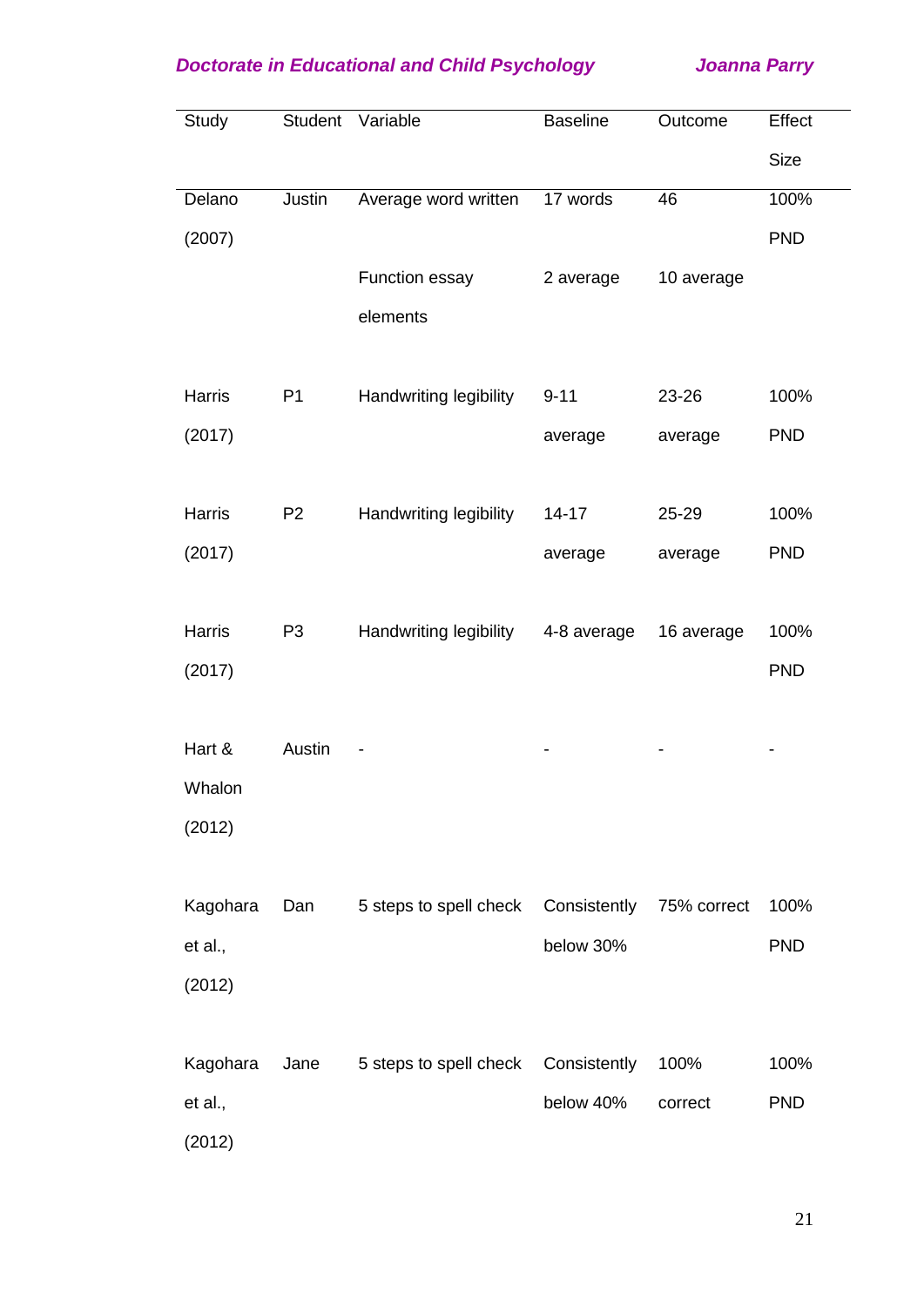The reviewer calculated the PND percentage for each study. As outlined previously the academic outcomes measured vary significantly. Therefore, this makes it difficult to make comparisons across studies of data. Four of the five studies have 100% PND. This implies that the interventions were effective in increasing the targeted academic skill. This is supported by evidence that emphasises the value of targeted intervention to improve skills of students with ASC (Koegel et al., 2012).

Hart and Whalon (2012) completed an ABAB multiple baseline design therefore a PND score could not be calculated for this study. Therefore, it is difficult to compare this study to the other ones in the systematic literature review.

Delano, (2007) showed VSM was effective at improving academic achievement. This study found a consistent improvement in words written and amount of functional essay elements used during the intervention and during a 1 and 12 week follow up. This finding was consistent across all three participants. Harris, (2007) also supported these findings. Their study showed an improvement in handwriting during intervention and during the 5 weeks follow up. This finding was also consistent across all three participants. However, Hart and Whalon (2012) only has one participant in their study. Therefore, it is difficult to compare this to the other studies in the systematic literature review. One strength of the outcomes being varied is that it shows an effect across participants in varying age groups, schools, ethnicities and interventions. Overall, the PND suggests that VM is an effective intervention to improve the academic achievement of students with ASC. However, using PND as a measure of effect size can be difficult as if the baselines are at a ceiling or floor then this will skew the results. This makes the effect size difficult to interpret.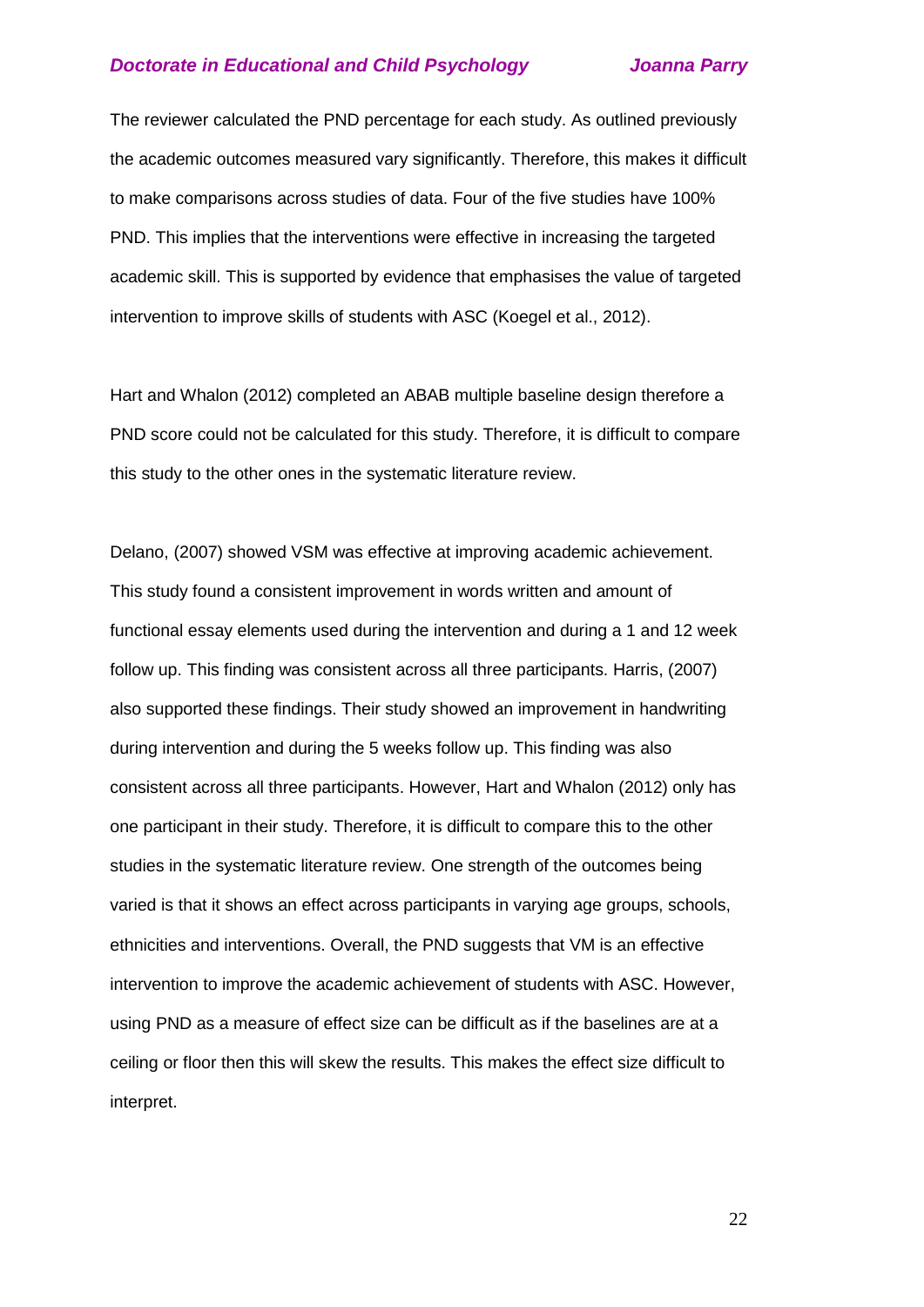### *External Validity*

The external validity of the studies varied according to the Horner et al., (2005) framework. Horner et al., (2005) outlined how external validity is a central issue for SCEDs. This is because studies need to demonstrate they are applicable across participants, settings behaviours and materials and not just constrained to that particular study. Horner et al., (2005) outlines ways that studies can do this is through replication or multiple participants, settings and measures.

All of the studies scored low external validity as they were constrained to one setting with specific interventions. The three strongest studies (Burton et al., 2013, Delano, 2007 & Harris, 2017) provided effects across three participants which adds to their external validity and increased their WoE A scores. The study with the lowest external validity was Hart and Whalon (2012). This is because this study contained only one participant which makes it difficult to compare effects across participants. This is reflected in the WoE A score.

#### *Social Validity*

All of the studies had varying levels of social validity. Most studies did not include information about the cost and therefore could not be judged to be cost effective. This is reflected in the WoE A rating. Other studies were cost effective and implemented by school staff in the school. All of the studies were socially important

#### *Conclusions and Recommendations*

The current review aimed to assess the effectiveness of VM and VSM as an intervention to improve academic achievement for student with ASC. The research presented in this paper provides evidence to support the claim that video modelling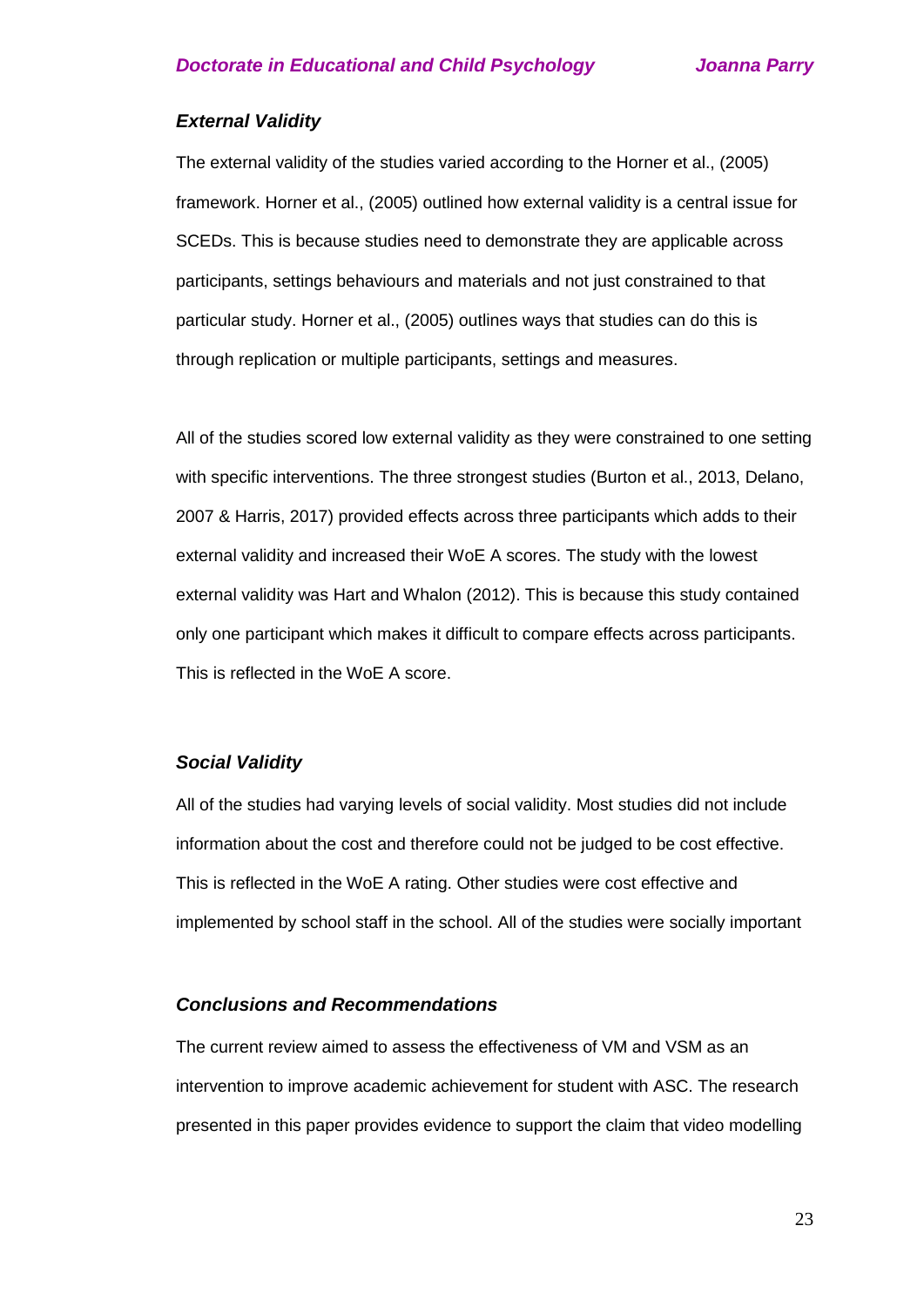can be used to improve academic achievement for students with Autism Spectrum Condition.

However, it must be noted the evidence presented in this review is limited due to the Single Case Experimental Design of the studies. All evidence was given a WoE rating of medium, with the exception of Burton et al., (2013) which was given a large weight. Therefore, this research should be considered the beginning of an evidence base to support the claim VM can be used to improve academic achievement with students with ASC. One area of development is for the studies to replicated (Burton et al., 2013; Delano, 2007; Hart & Whalon, 2012; Harris 2017 & Kagohara et al., 2011). This would provide the studies with a stronger external validity and the ability to generalise the effectiveness of the interventions to other participants and settings. Finally, out of thirteen participants only two were female. Therefore, in order for the findings to be generalised across genders more studies would need to be completed with female students.

In addition, the reviewer cannot determine the amount of VM that is required to see the largest effect of improvement in academic outcomes. All papers demonstrated that VM is effective, however the interventions vary greatly. Burton et al., (2013) provided two interventions daily for four weeks and Hart and Whalon (2012) provided 20 sessions of interventions over five weeks. Therefore, future research should aim to investigate the length of intervention session and duration of intervention needed to see the greatest improvement in academic achievement.

#### *Recommendations for Educational Psychology*

The evidence base at present for VM and VSM is limited, however this review indicates scope for Educational Psychologists to use technology as an aid to model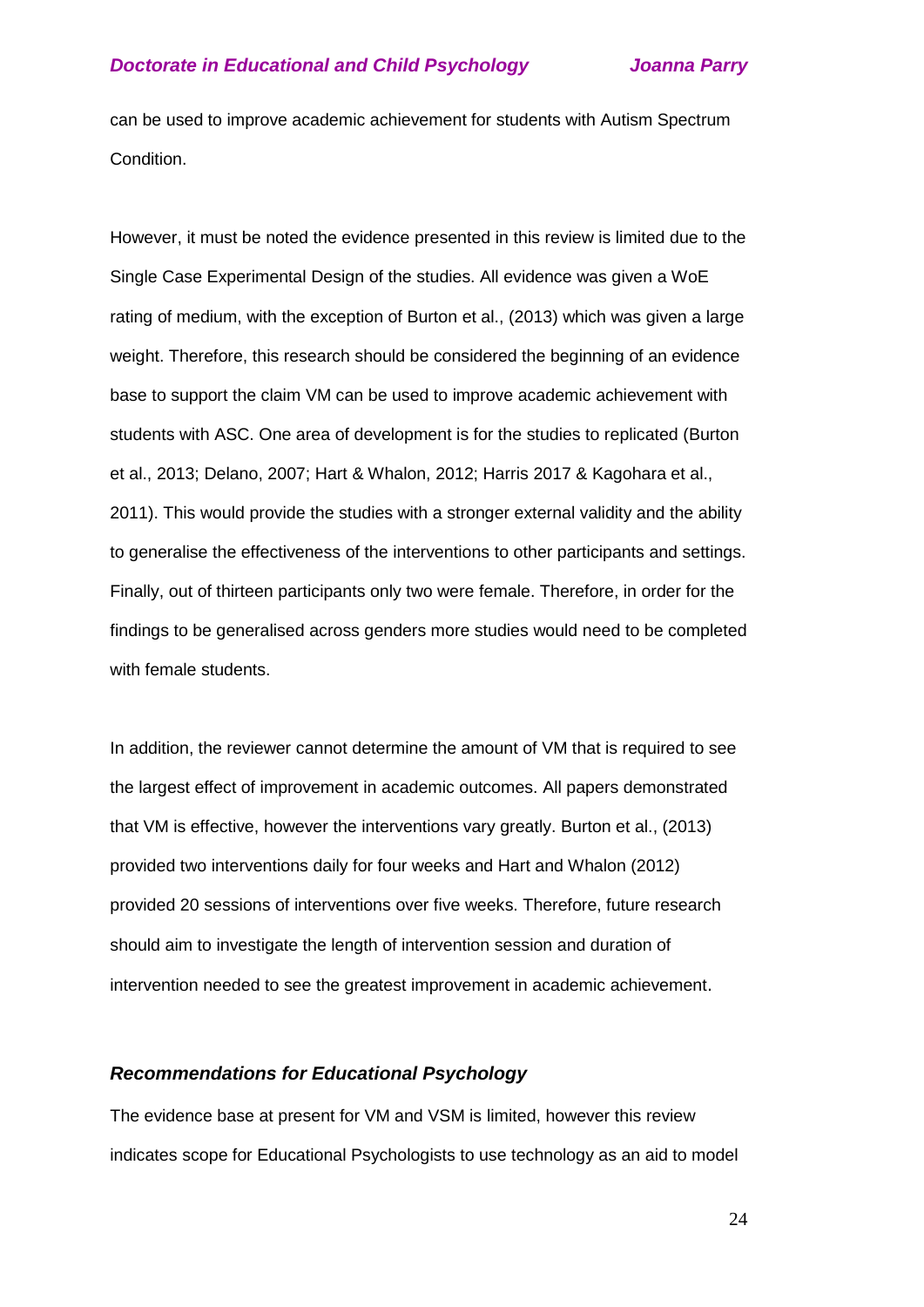academic behaviours for students with ASC. Most schools now have iPads and computers readily available. Therefore, this research is part of the future of incorporating technology in schools. This could be a low-cost intervention to implement in schools. This is particularly useful in the current social and political climate, where austerity had led to the cut of local authorities and therefore EPS's. Therefore, an intervention such as Burton et al., (2013) would be relatively low cost to roll out in schools with the ability for school staff to implement and maintain this intervention. Although this review focused on interventions in school this research also has the scope to be extended to different environments. For example, this intervention could be continued at home by parents or carers.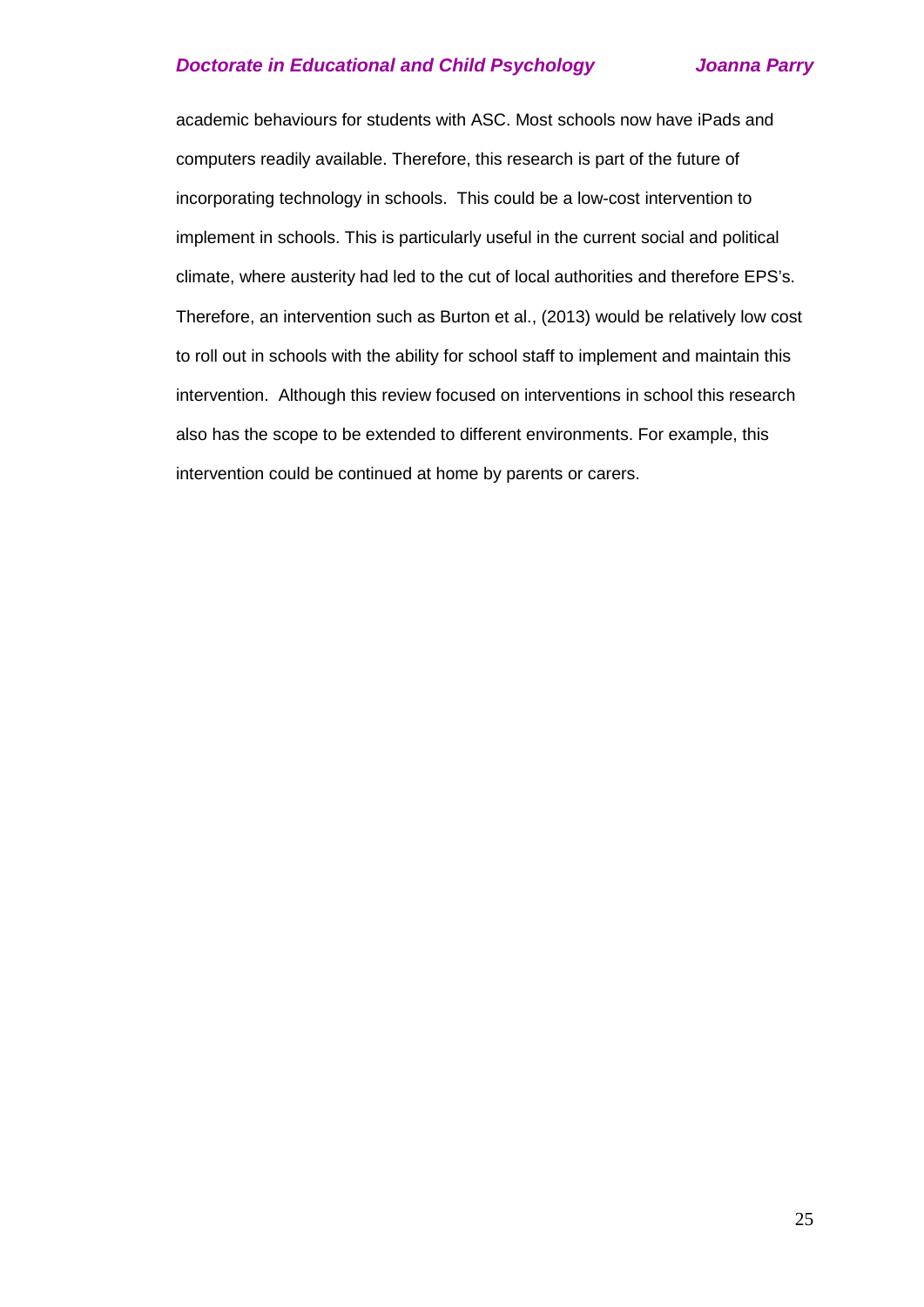### **References and Appendices**

#### *References*

- Alzyoudi, M., Sartawi, A., & Almuhiri, O. (2015). The impact of video modeling on improving social skills in children with autism. *British Journal of Special Education*, *42*(1), 53-68.
- Bandura, A. (1969). Principles of behavior modification. New York: Holt, Rinehart & Winston.
- Bandura, A., & Walters, R. H. (1977). *Social learning theory* (Vol. 1). Englewood Cliffs, NJ: Prentice-hall.
- Baron-Cohen, S., Scott, F. J., Allison, C., Williams, J., Bolton, P., Matthews, F. E., & Brayne, C. (2009). Prevalence of autism-spectrum conditions: UK schoolbased population study. *The British Journal of Psychiatry*, *194*(6), 500-509.
- Bellini, S., Akullian, J., & Hopf, A. (2007). Increasing social engagement in young children with autism spectrum disorders using video self-modeling. *School Psychology Review*, *16*, 80 – 90.
- Buggey, T. (2005). Video self-modeling applications with students with autism spectrum disorder in a small private school setting. *Focus on autism and other developmental disabilities*, *20*(1), 52-63.
- Burton, C. E., Anderson, D. H., Prater, M. A., & Dyches, T. T. (2013). Video selfmodeling on an iPad to teach functional math skills to adolescents with autism and intellectual disability. Focus on Autism and Other Developmental Disabilities, *28*(2), 67–77.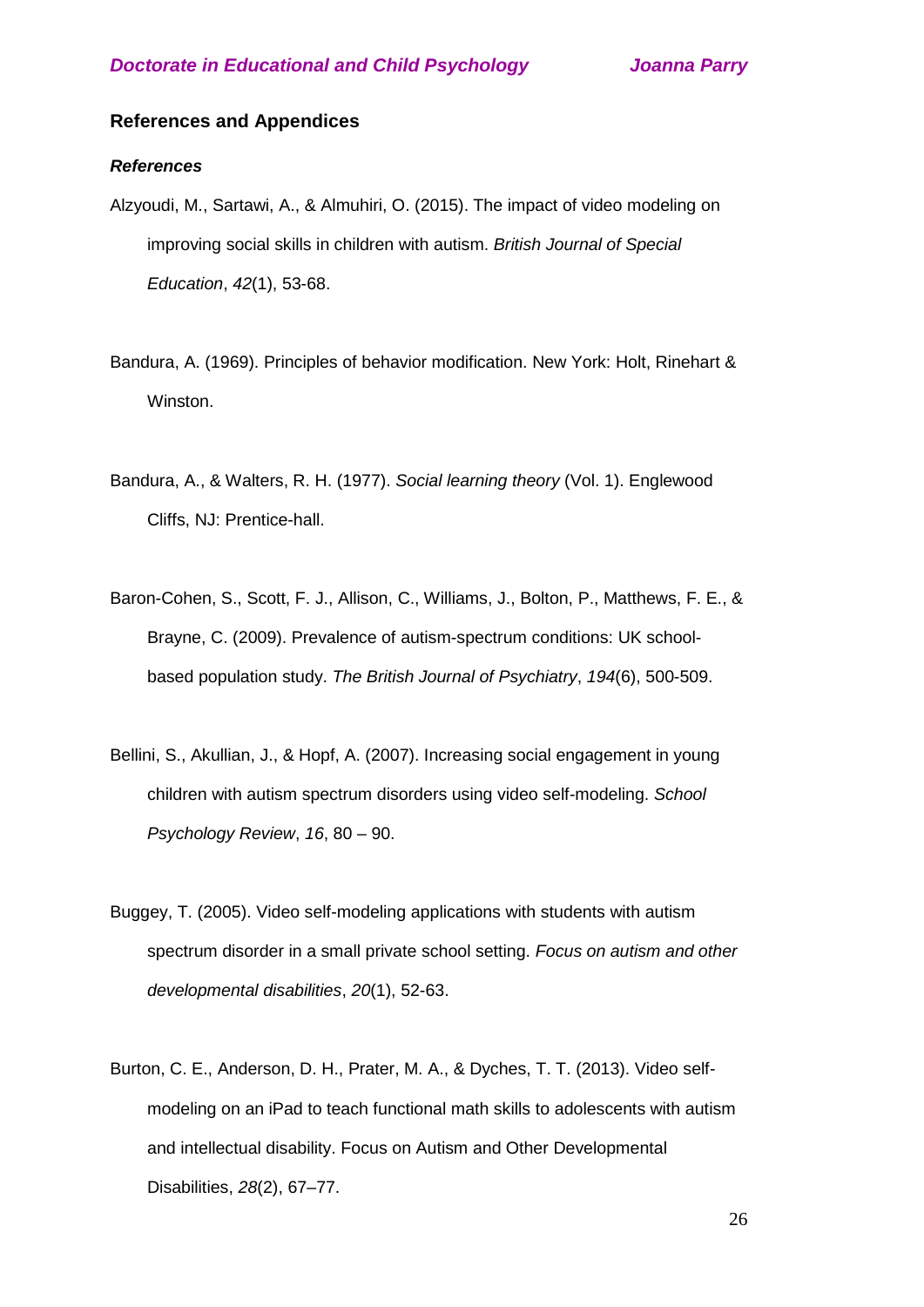- Creer, T. L., & Miklich, D. R. (1970). The application of a self-modeling procedure to modify inappropriate behavior: A preliminary report. *Behaviour Research and Therapy*, *8*(1), 91-92.
- Daniels, A. M., & Mandell, D. S. (2014). Explaining differences in age at autism spectrum disorder diagnosis: A critical review. *Autism*, *18*(5), 583-597.
- Delano, M. E. (2007). Improving written language performance of adolescents with Asperger syndrome. *Journal of Applied Behavior Analysis, 40*(2), 345–351.
- Department for Education and Department for Health (2015). *Special Educational Needs And Disability Code Of Practice: 0 To 25 Years*. Department for Education.
- Gough, D. (2007). Weight of evidence: a framework for the appraisal of the quality and relevance of evidence. *Research Papers in Education, 22*(2), 37–41.
- Gelbar, N. W., Anderson, C., McCarthy, S., & Buggey, T. (2012). Video self‐ modeling as an intervention strategy for individuals with autism spectrum disorders. *Psychology in the Schools*, *49*(1), 15-22.

Graham, S., & Harris, K. (2005). Writing better. *Baltimore, MD: Brookes*.

Hagiwara, T., & Smith Myles, B. (1999). A multimedia social story intervention: Teaching skills to children with autism. *Focus on Autism and other developmental disabilities*, *14*(2), 82-95.

Hart, J. E., & Whalon, K. J. (2012). Using video self-modeling via iPads to increase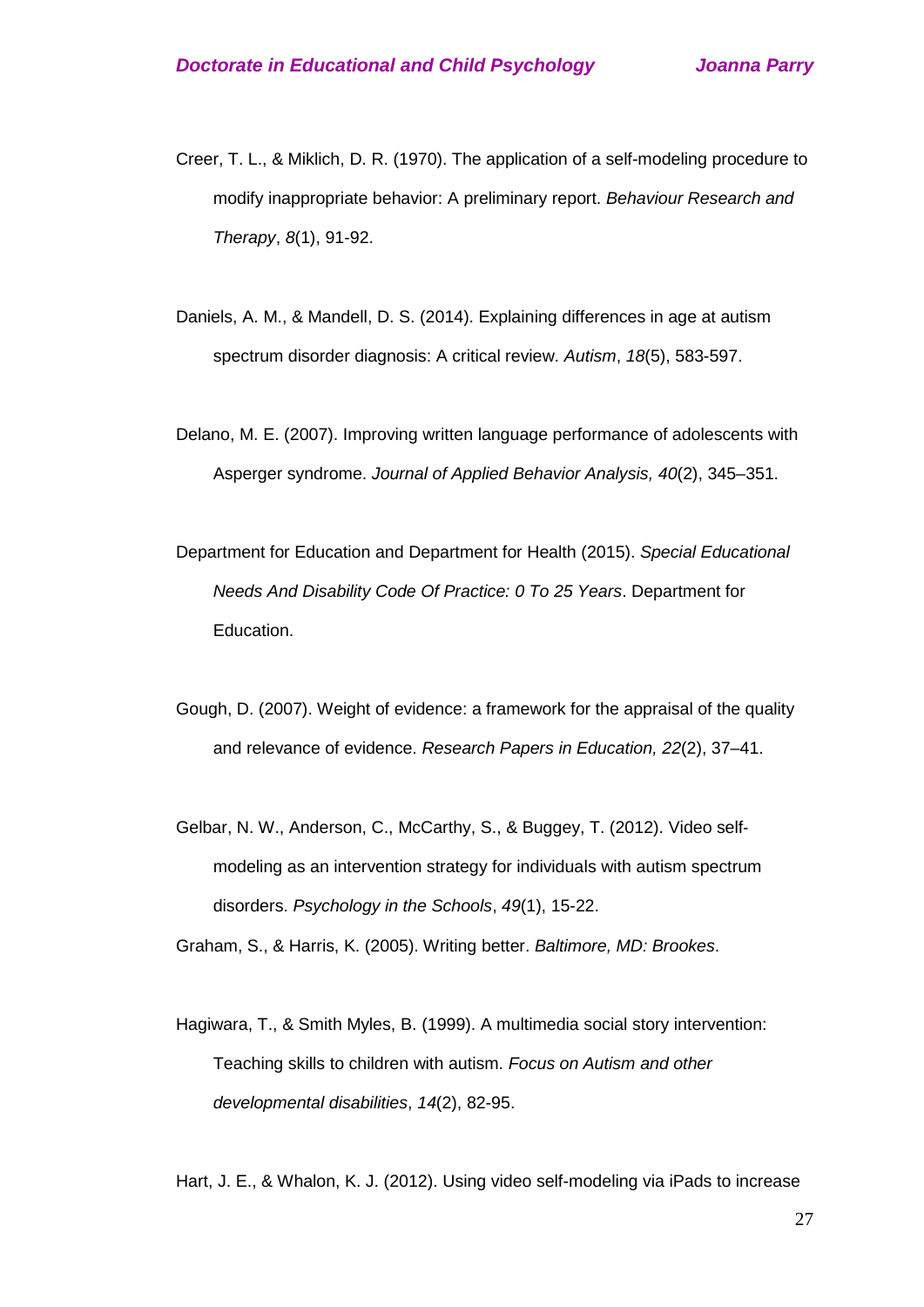academic responding of an adolescent with autism spectrum disorder and intellectual disability. *Education and Training in Autism and Developmental Disabilities, 47*(4), 438–446.

- Harris, G. M. (2017). Evaluating the efficacy of video self-modeling for remediating dysgraphia in children with autism spectrum disorders. Dissertation Abstracts International: Section B: *The Sciences and Engineering, 78*(5-B(E)),
- Hitchcock, C. H., Dowrick, P. W., & Prater, M. A. (2003). Video self-modeling intervention in school-based settings: A review. *Remedial and Special Education*, *24*(1), 36-45.
- Horner, R. H., Carr, E. G., Halle, J., McGee, G., Odom, S., & Wolery, M. (2005). The use of single-subject research to identify evidence-based practice in special education. *Exceptional children*, *71*(2), 165-179.
- Kagohara, D. M., Sigafoos, J., Achmadi, D., O'Reilly, M., & Lancioni, G. (2012). Teaching children with autism spectrum disorders to check the spelling of words. *Research in Autism Spectrum Disorders.*
- Koegel, L., Matos-Freden, R., Lang, R., & Koegel, R. (2012). Interventions for Children With Autism Spectrum Disorders in Inclusive School Settings. *Cognitive and Behavioral Practice*, *19*(3), 401–412
- Kratochwill, T. R., & Levin, J. R. (Eds.). (2014). *Visual analysis of single-case intervention research: Conceptual and methodological issues.* In T. R. Kratochwill & J. R. Levin (Eds.), *School psychology series. Single-case intervention research: Methodological and statistical advances* (p. 91–125).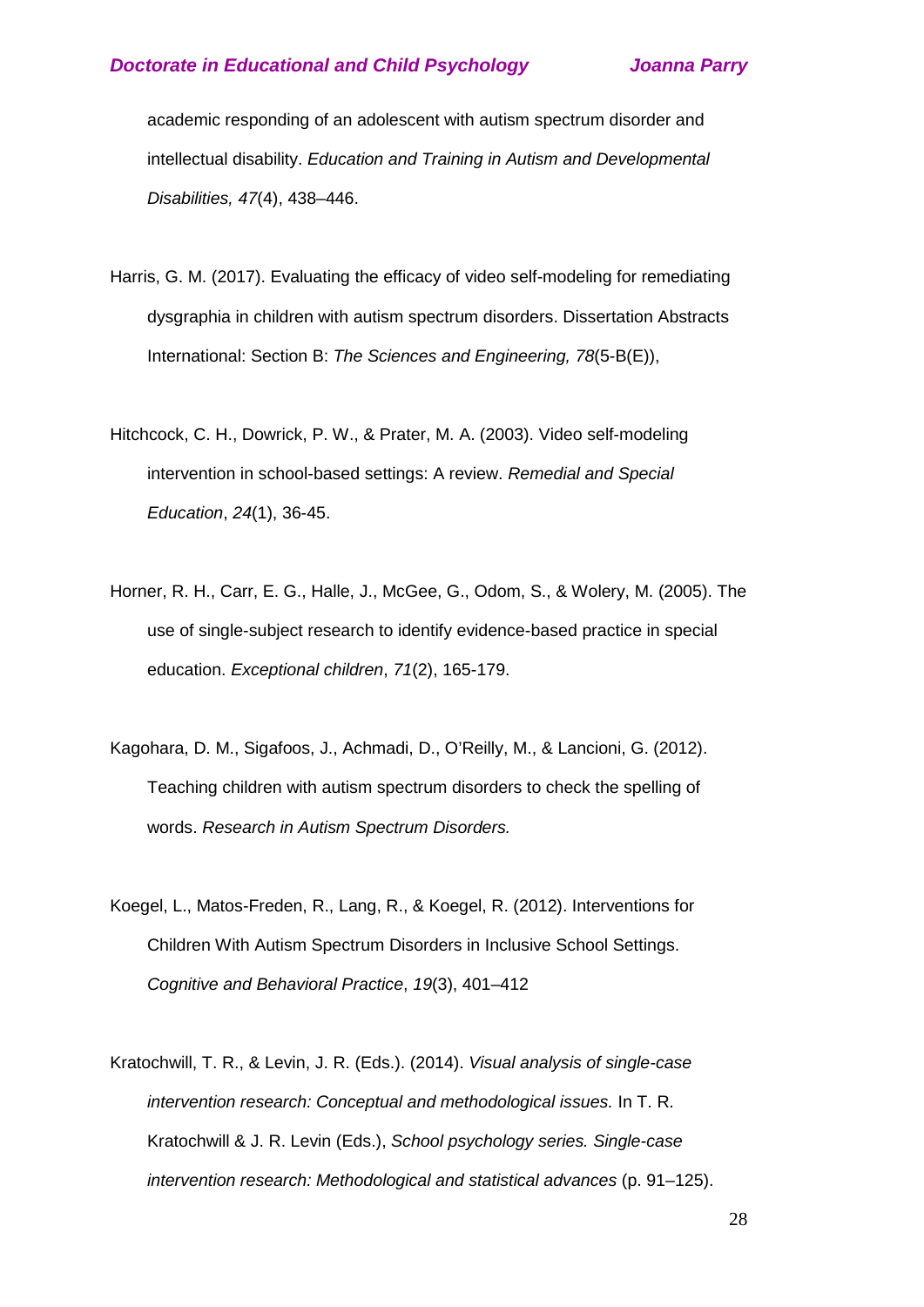American Psychological Association

- Legoff, D. B., Krauss, G. W., & Levin, S. A. (2010). LEGO®-based play therapy for autistic spectrum children.
- Litras, S., Moore, D. W., & Anderson, A. (2010). Using Video Self-Modelled Social Stories to Teach Social Skills to a Young Child with Autism. *Autism Research and Treatment*, *2010*, 834979.
- Masi., DeMayo, M. M., Glozier, N., & Guastella, A. J. (2017). An Overview of Autism Spectrum Disorder, Heterogeneity and Treatment Options. *Neuroscience Bulletin*, *33*(2), 183–193.
- Parker, R. I., Hagan-Burke, S., & Vannest, K. (2007). Percentage of all nonoverlapping data (PAND) an alternative to PND. *The Journal of Special Education*, *40*(4), 194-204.
- Petticrew, M. & R. H. (2003). Evidence, hierarchies, and typologies: horses for courses. *J Epidemiol Community Health*, *57*, 527–529.
- Prater, M. A., Carter, N., Hitchcock, C., & Dowrick, P. (2012). Video self‐modeling to improve academic performance: A literature review. *Psychology in the Schools*, *49*(1), 71-81.
- Rayner, C. S. (2010). Video-modelling to improve task completion in a child with autism. *Developmental Neurorehabilitation*, *13*(3), 225-230.

Russell, G., Rodgers, L. R., Ukoumunne, O. C., & Ford, T. (2014). Prevalence of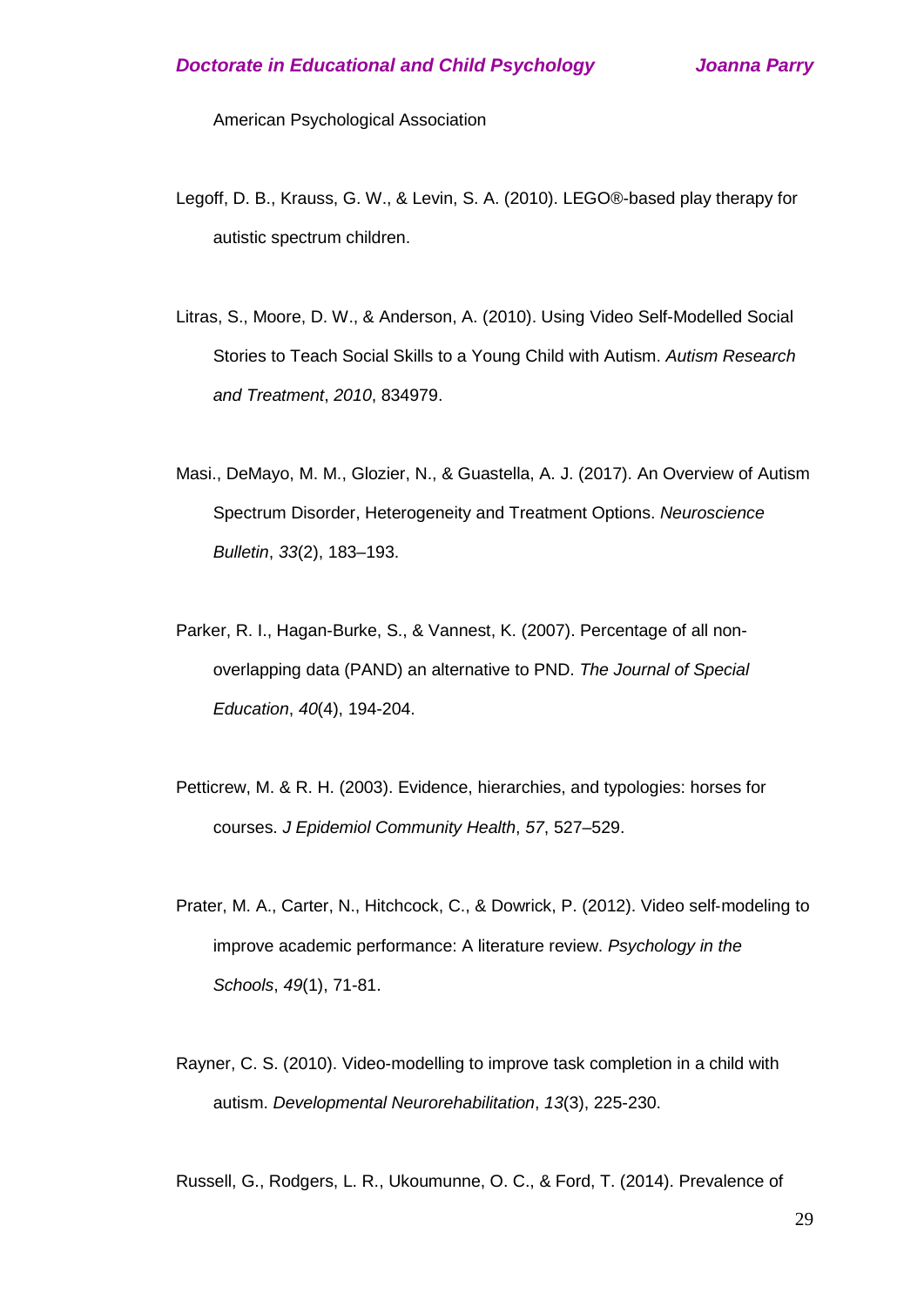parent reported ASD and ADHD in the UK: findings from the Millennium Cohort Study. *Journal of autism and developmental disorders*, *44*(1), 31-40.

Wert, B. J. (2002). Video self-modeling as a technique for increasing spontaneous requests of objects and actions in children with autism spectrum disorders. Unpublished doctoral dissertation, Pennsylvania State University, University Park.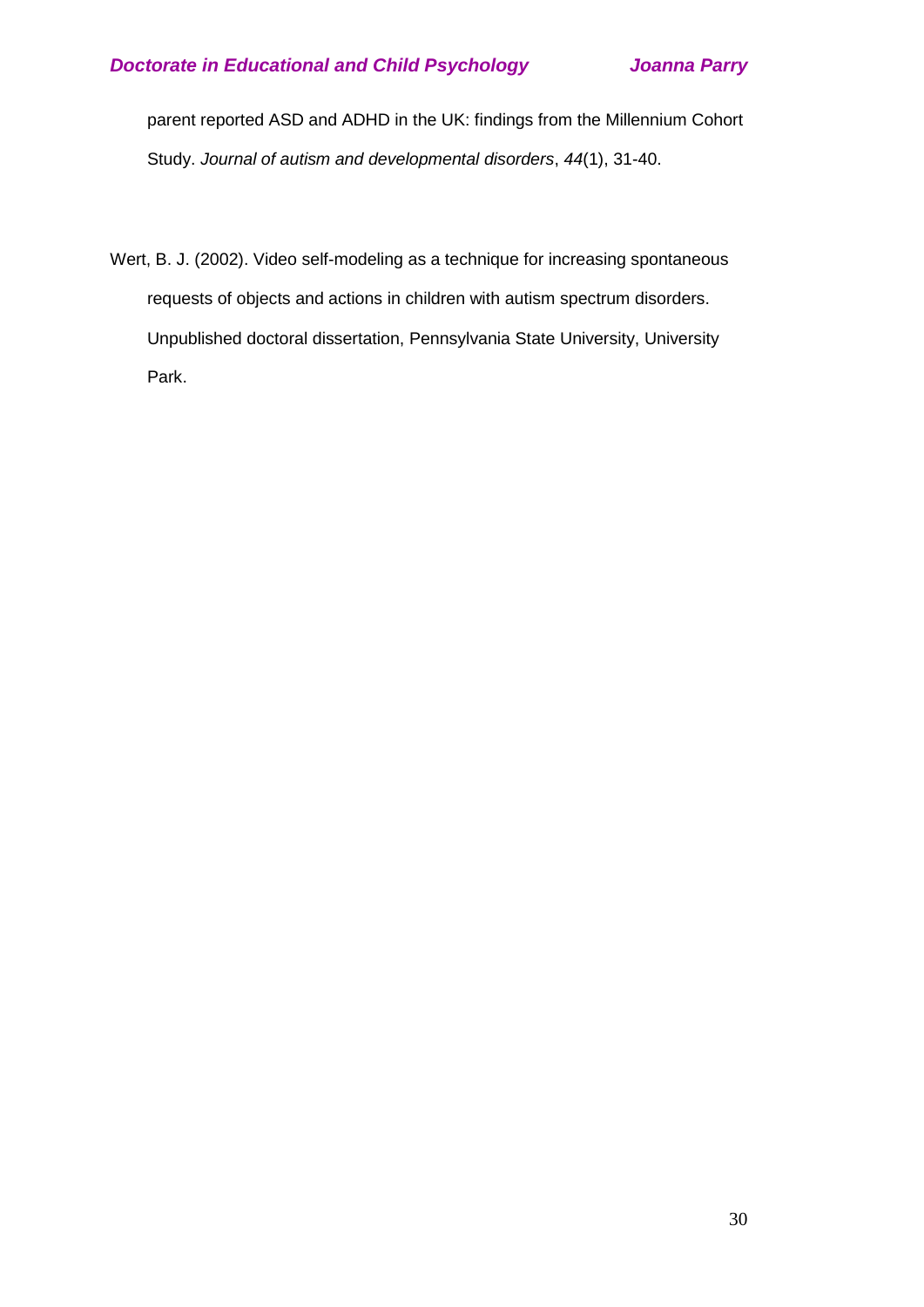# *Appendix A: Excluded Studies*

## Table 8.

*References of Excluded Studies and Reason for Exclusion*

| <b>Study</b>                                                                                                                                                                                                                                                                                                 | <b>Reason for Exclusion</b>                      |
|--------------------------------------------------------------------------------------------------------------------------------------------------------------------------------------------------------------------------------------------------------------------------------------------------------------|--------------------------------------------------|
| Lang, R., Shogren, K. A., Machalicek, W., Rispoli, M.,<br>O'Reilly, M., Baker, S., & Regester, A. (2009).<br>Video self-modeling to teach classroom rules to<br>two students with Asperger's. Research in Autism<br>Spectrum Disorders, 3(2), 483-488.                                                       | 2. Study did not measure<br>academic achievement |
| Ohtake, Y., Kawai, M., Takeuchi, A., & Utsumi, K.<br>(2013). Effects of video self-modelling<br>interventions on reducing task avoidance<br>behaviours of students with autism spectrum<br>disorders. International Journal of Disability,<br>Development and Education, 60(3), 225-241.                     | 2. Study did not measure<br>academic achievement |
| Schatz, R. B. (2018). Combining readers theater, story<br>mapping and video self-modeling interventions to<br>improve narrative reading comprehension in<br>children with high-functioning autism. Dissertation<br><b>Abstracts International Section A: Humanities and</b><br>Social Sciences, 78(12-A(E)), | 4. Study conducted in<br>the student's home      |
| Schatz, R. B., Peterson, R. K., & Bellini, S. (2016). The<br>use of video self-modeling to increase on-task<br>behavior in children with high-functioning autism.<br>Journal of Applied School Psychology, 32(3),<br>234-253.<br>https://doi.org/http://dx.doi.org/10.1080/15377903.<br>2016.1183542         | 2. Study did not measure<br>academic achievement |
| Spriggs, A. D., Knight, V., & Sherrow, L. (2015).<br>Talking picture schedules: Embedding video<br>models into visual activity schedules to increase<br>independence for students with ASD. Journal of<br>Autism and Developmental Disorders, 45(12),<br>3846-3861.                                          | 2. Study did not measure<br>academic achievement |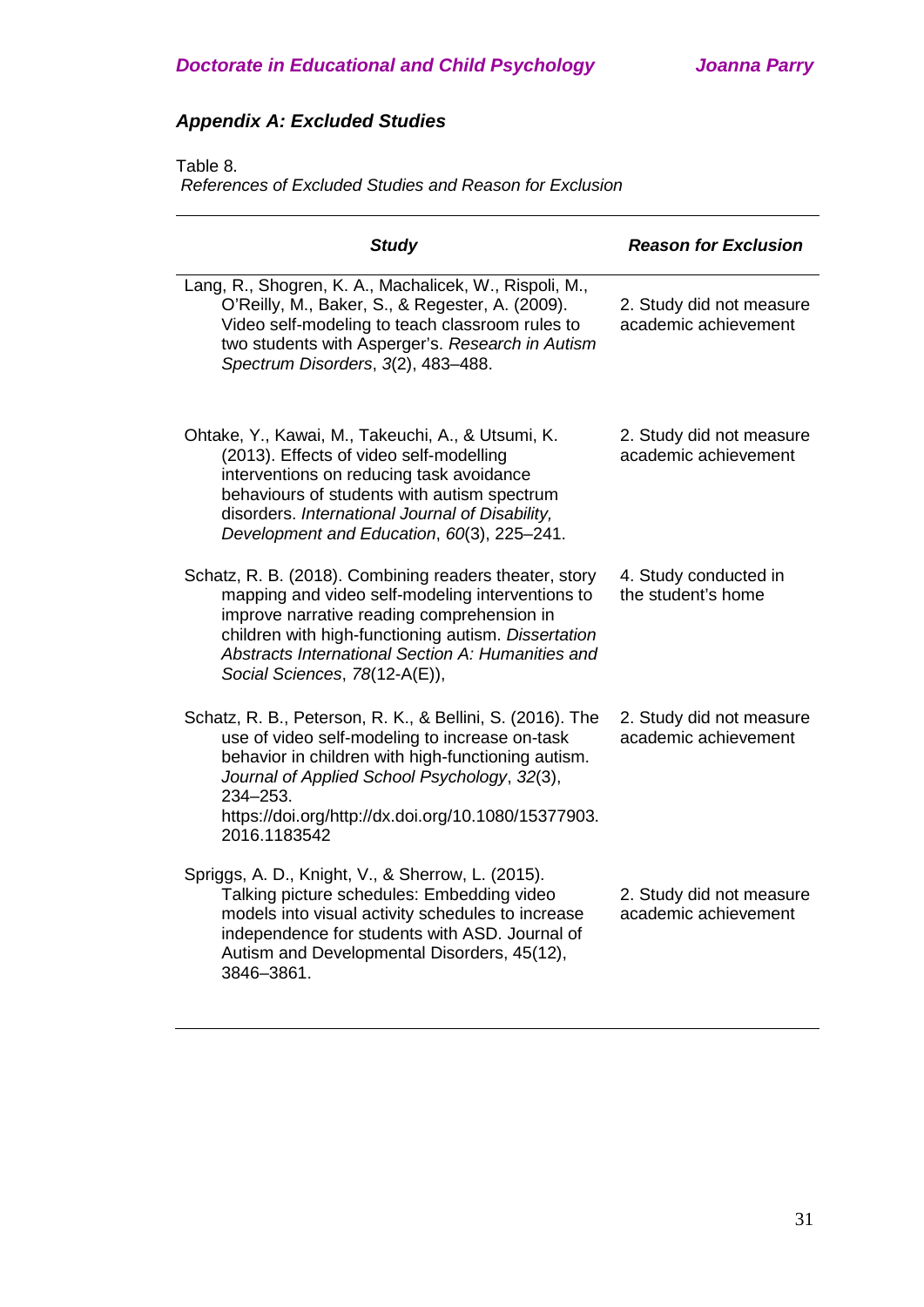# **Appendix B Summary of Included studies.**

Table 9.

*Summary of included studies*

| Authors                                                      | Context                                                                                                                                                                                                                                                                                                                                                                                                                | Aim                                                                                                                             | Setting                                                                                                                                                                                                                                                             | Details                                                                                                                                 | Duration                                                                                                                                                                                                                                      | No. of<br>Sessions                                                                         |
|--------------------------------------------------------------|------------------------------------------------------------------------------------------------------------------------------------------------------------------------------------------------------------------------------------------------------------------------------------------------------------------------------------------------------------------------------------------------------------------------|---------------------------------------------------------------------------------------------------------------------------------|---------------------------------------------------------------------------------------------------------------------------------------------------------------------------------------------------------------------------------------------------------------------|-----------------------------------------------------------------------------------------------------------------------------------------|-----------------------------------------------------------------------------------------------------------------------------------------------------------------------------------------------------------------------------------------------|--------------------------------------------------------------------------------------------|
| Burton et<br>al., (2013)<br>Joey<br>Aaron<br>Ryan<br>William | Students who have an<br>ASC diagnosis and an<br>intellectual disability.<br>Chosen to participate in<br>the study based on<br>criteria: a) enrolled in high<br>school b) disability meets<br>eligibility requirement c)<br>maths assessment met d)<br><b>Individual Education Plan</b><br>(IEP) has a maths section<br>e) parental permission f)<br>no hearing or vision loss<br>g) some functional reading<br>skills. | To examine the effect<br>of VSM on functional<br>maths skills in<br>students during and<br>post intervention.                   | The study was<br>conducted in a junior<br>High School in the<br><b>United States, Sessions</b><br>were delivered in<br>classroom of 10<br>students with<br>intellectual disabilities.<br>Students took part in<br>the study in a separated<br>section of classroom. | The study used a<br>multiple baseline<br>across participants<br>design. It was<br>delivered by<br>classroom teacher or<br>paraeducator. | The baseline<br>was<br>conducted<br>with a 20-30<br>minutes<br>session, four<br>to eight times<br>a week.<br><b>The</b><br>intervention<br>was delivered<br>twice daily for<br>4 days a<br>week. The<br>post<br>intervention<br>had 6 phases. | Each student<br>had 8<br>sessions.                                                         |
| Delano<br>(2007)<br>Alan<br>Peter<br><b>Justin</b>           | Three students with ASC<br>(noted in the study as<br>Asperger) who met the<br>criteria a) clinical<br>diagnosis of Asperger<br>Syndrome b) writing                                                                                                                                                                                                                                                                     | This study aimed to<br>evaluate the use of<br>self-regulated<br>strategy development<br>via VSM to improve<br>written words and | The study was<br>conducted in a<br>conference room near<br>the office of the<br>researcher in Florida,<br>United States. Each                                                                                                                                       | The study used a<br>multiple baseline<br>design across<br>participants was<br>used.                                                     | The duration<br>of the<br>sessions<br>varied across<br>students. The<br>average                                                                                                                                                               | The baseline<br>for each<br>student was<br>4 sessions<br>The<br>intervention<br>included 9 |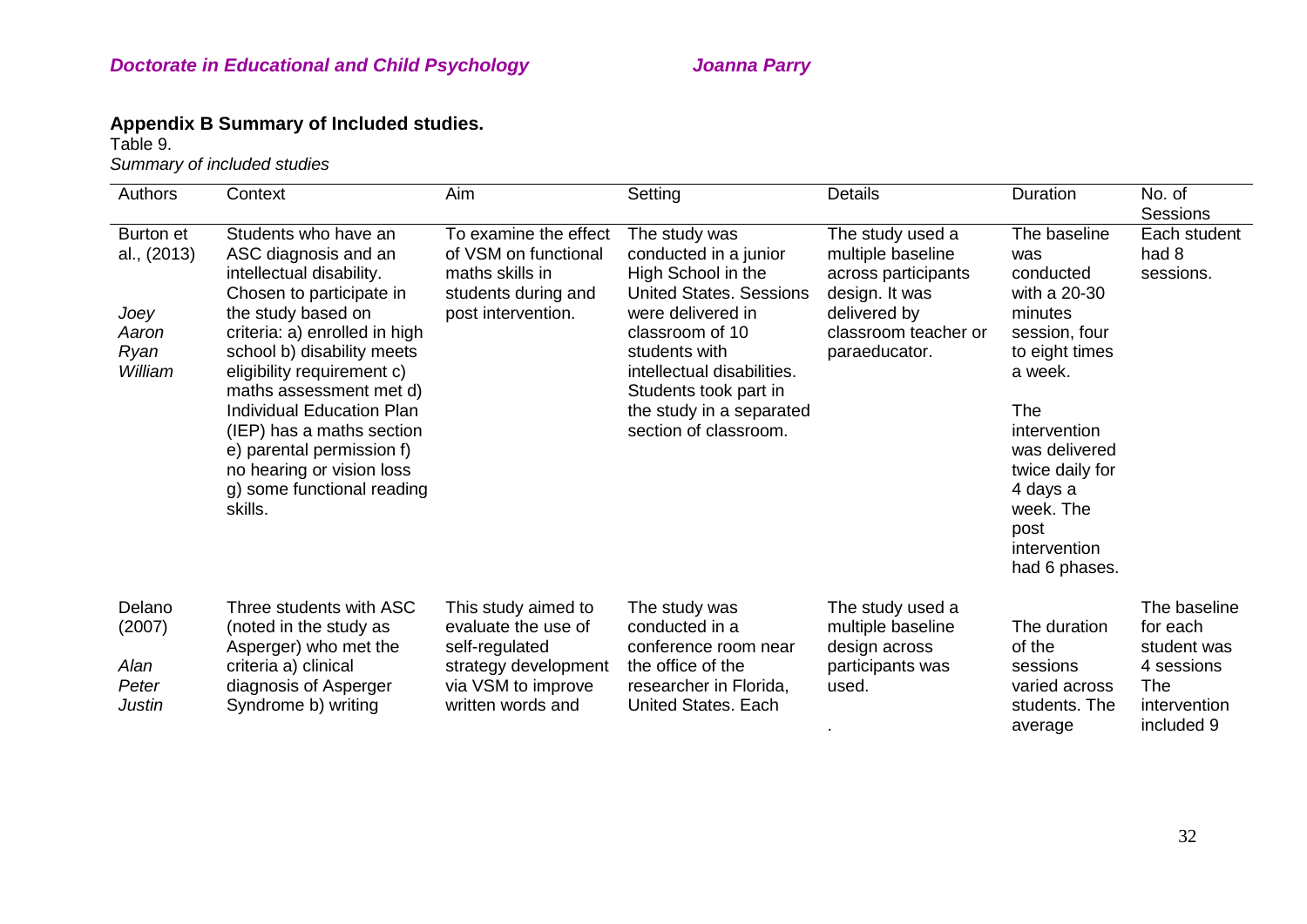|                                        | highlighted as a key area<br>of difficulty.                                                                                                                                                                                                                                                                                            | functional essay<br>element.                                                                                             | study attended a<br>different school.                                                                                                                                                       |                                                                                                 | session length<br>at baseline for<br>Alan, Peter<br>and Justin<br>were 52, 22<br>and 12. During<br>intervention it<br>was 82, 15<br>and 23. | sessions<br>focused on<br>word written<br>and 5 on<br>functional<br>essay<br>elements. |
|----------------------------------------|----------------------------------------------------------------------------------------------------------------------------------------------------------------------------------------------------------------------------------------------------------------------------------------------------------------------------------------|--------------------------------------------------------------------------------------------------------------------------|---------------------------------------------------------------------------------------------------------------------------------------------------------------------------------------------|-------------------------------------------------------------------------------------------------|---------------------------------------------------------------------------------------------------------------------------------------------|----------------------------------------------------------------------------------------|
| Harris<br>(2017)                       | The study included three<br>participants with a<br>diagnosis of ASC. The<br>inclusion criteria was a)<br>diagnosis of ASC b)<br>between the age of 7 and<br>9 c) able to watch a video<br>for 2 minutes d) verbal<br>communication e) able to<br>recognise self in a video f)<br>imitation skills and g).<br>handwriting difficulties. | This study was<br>conducted in a day<br>treatment centre that<br>cared for children and<br>young people with<br>ASC.     | The study was<br>conducted in a day<br>treatment centre for<br>CYP with ASC.                                                                                                                | The study used a<br>multiple baseline<br>design across<br>participants was<br>used.             | Information<br>not given.                                                                                                                   | Each student<br>received 5<br>session of<br>intervention<br>in total                   |
| Hart and<br>Whalon<br>(2012)<br>Austin | The study included one<br>student with ASC and<br>intellectual disability. The<br>student's IEP indicated<br>additional needs (speech<br>and language and hearing<br>impairment). The student<br>spent over 60% of school<br>day spent out of                                                                                          | This study aimed to<br>teach responding<br>correctly to a teacher<br>academic discussion<br>to a student through<br>VSM. | This study was<br>conducted in a public<br>high school in a<br>"resource room" during<br>Science lessons. The<br>participant was in the<br>room with 18 students.<br>All parts of the study | The study used single<br>subject ABAB<br>reversal design.<br>Delivered by<br>classroom teacher. | There were 6<br>instructional<br>sessions for<br>$1.5$ weeks.<br>Austin<br>received 20<br>sessions of<br>intervention<br>over 5 weeks.      | There were<br>26 sessions<br>of<br>intervention<br>in total.                           |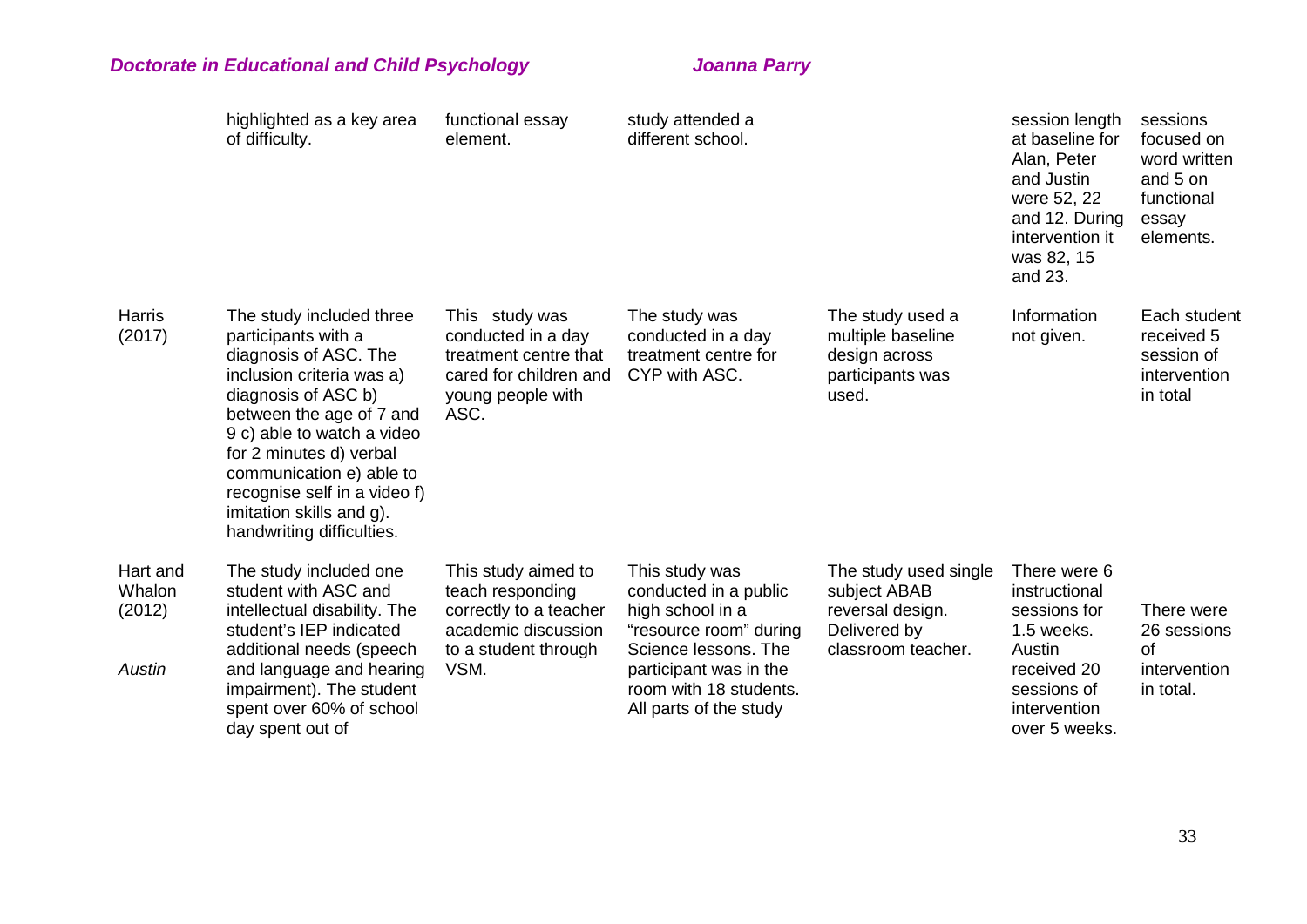|                                              | classroom. The curriculum<br>delivered was functional<br>with his reading age<br>estimated at $2^{nd}$ grade.<br>The teaching staff noted<br>the biggest concern was<br>responding to questions<br>during academic activities.                                                                     |                                                                                                                             | were conducted in the<br>same room.                                                                                                                                                                                                                                                                                                   |                                                                                                                                                | There were 8<br>further<br>baseline<br>sessions and<br>6 intervention<br>sessions.                                                 |                          |
|----------------------------------------------|----------------------------------------------------------------------------------------------------------------------------------------------------------------------------------------------------------------------------------------------------------------------------------------------------|-----------------------------------------------------------------------------------------------------------------------------|---------------------------------------------------------------------------------------------------------------------------------------------------------------------------------------------------------------------------------------------------------------------------------------------------------------------------------------|------------------------------------------------------------------------------------------------------------------------------------------------|------------------------------------------------------------------------------------------------------------------------------------|--------------------------|
| Kagohara<br>et al.,<br>(2012)<br>Dan<br>Jane | The study included two<br>students diagnosed with<br>ASC attending a<br>mainstream school. They<br>were chosen to participate<br>in the study as they met<br>the following criteria a)<br>learning needs b)<br>individual targets to<br>develop spelling and<br>develop use of word<br>processing. | This study aimed to<br>use VSM teach two<br>students with ASC to<br>use the spell check<br>function on a word<br>processor. | The study was<br>conducted in a<br>mainstream school in<br>New Zealand. Dan's<br>sessions were<br>conducted in detached<br>classroom corner<br>during lessons. Jane's<br>sessions were<br>conducted either in<br>classroom or separate<br>room. This was to<br>ensure she was the<br>only student present<br>during the intervention. | The study used a<br>delayed multiple<br>baseline across<br>participants. This was<br>done as Jane was<br>unavailable during<br>Dan's baseline. | Dan had one<br>session per<br>week and<br>Jane had two<br>sessions per<br>week. The<br>intervention<br>length was not<br>specified | Information<br>not given |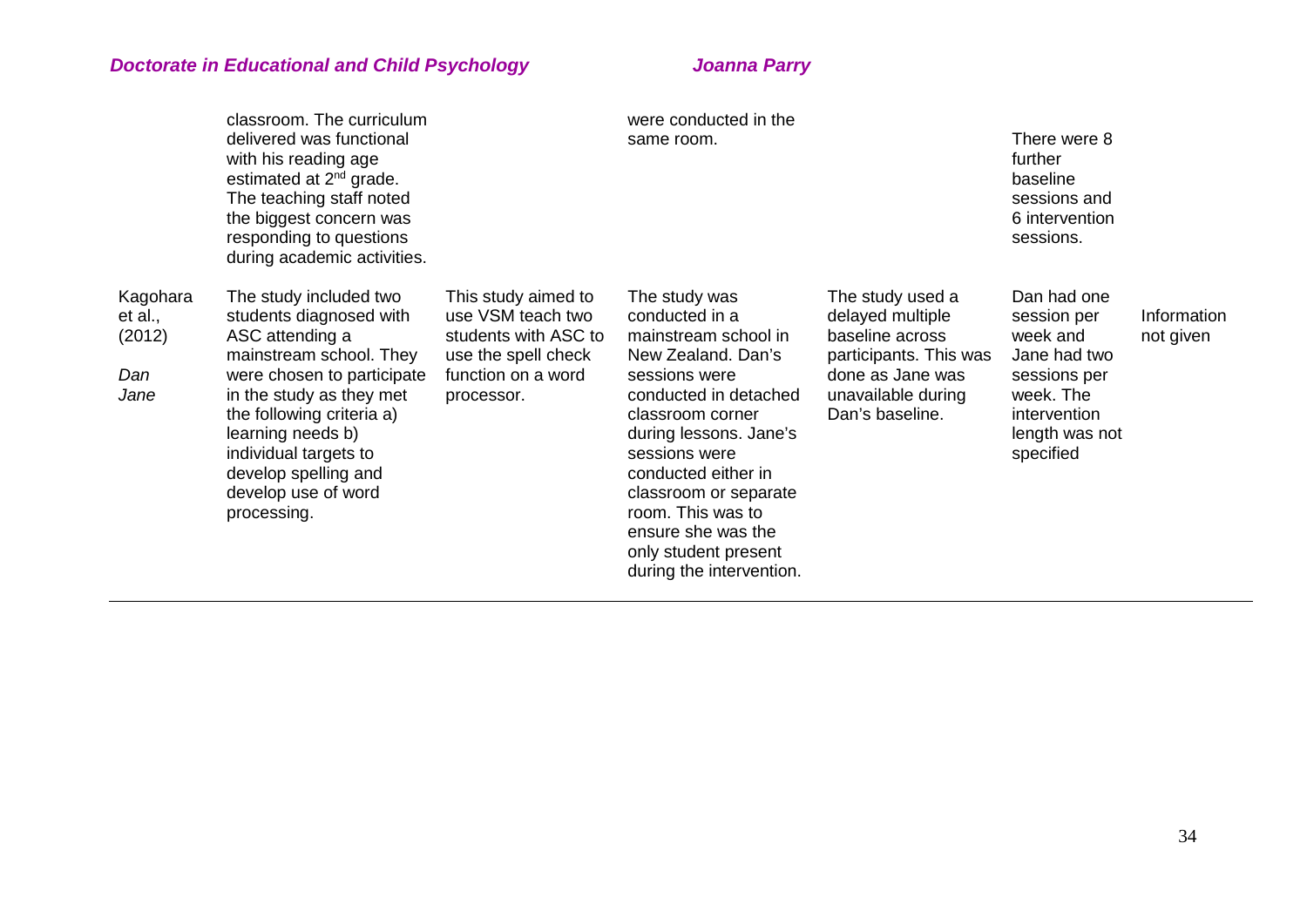### *Appendix C: Weight of Evidence Ratings*

## **WoE A Methodological Quality**

Coding Protocol; Quality Indicators within Single Subject Research (using the

Horner et al., 2005 Coding Protocol). Coding for each study is outlined in Table 10.

*Table 10.* 

*Methodological Coding Protocol for each included study*

|                                                                                                                                                                                               | Burton et al., (2013) |
|-----------------------------------------------------------------------------------------------------------------------------------------------------------------------------------------------|-----------------------|
| <b>Description of Participants and Setting</b>                                                                                                                                                |                       |
| Setting Participants are described with sufficient detail to allow<br>others to select individuals with similar characteristics; (e.g.,<br>age, gender, disability, diagnosis)                | X                     |
| The process for selecting participants is described with<br>replicable precision                                                                                                              | X                     |
| Critical features of the physical setting are described with<br>sufficient precision to allow replication                                                                                     | X                     |
|                                                                                                                                                                                               | Total<br>3            |
| <b>Dependent Variable</b>                                                                                                                                                                     |                       |
| Dependent variables are described with operational precision<br>Each dependent variable is measured with a procedure that<br>generates a quantifiable index                                   | X                     |
| Measurement of the dependent variable is valid and described<br>with replicable precision                                                                                                     | X                     |
| Dependent variables are measured repeatedly over time                                                                                                                                         | X                     |
| Data are collected on the reliability or inter-observer agreement<br>associated with each dependent variable, and IOA levels meet<br>minimal standards (e.g., IOA = $80\%$ ; Kappa = $60\%$ ) | X                     |
| All criteria fulfilled = 3; three or four criteria fulfilled = 2; one or<br>two criteria fulfilled = $1$                                                                                      | 3                     |
|                                                                                                                                                                                               | Total<br>3            |
| <b>Independent Variable</b>                                                                                                                                                                   |                       |

Independent variable is described with replicable precision X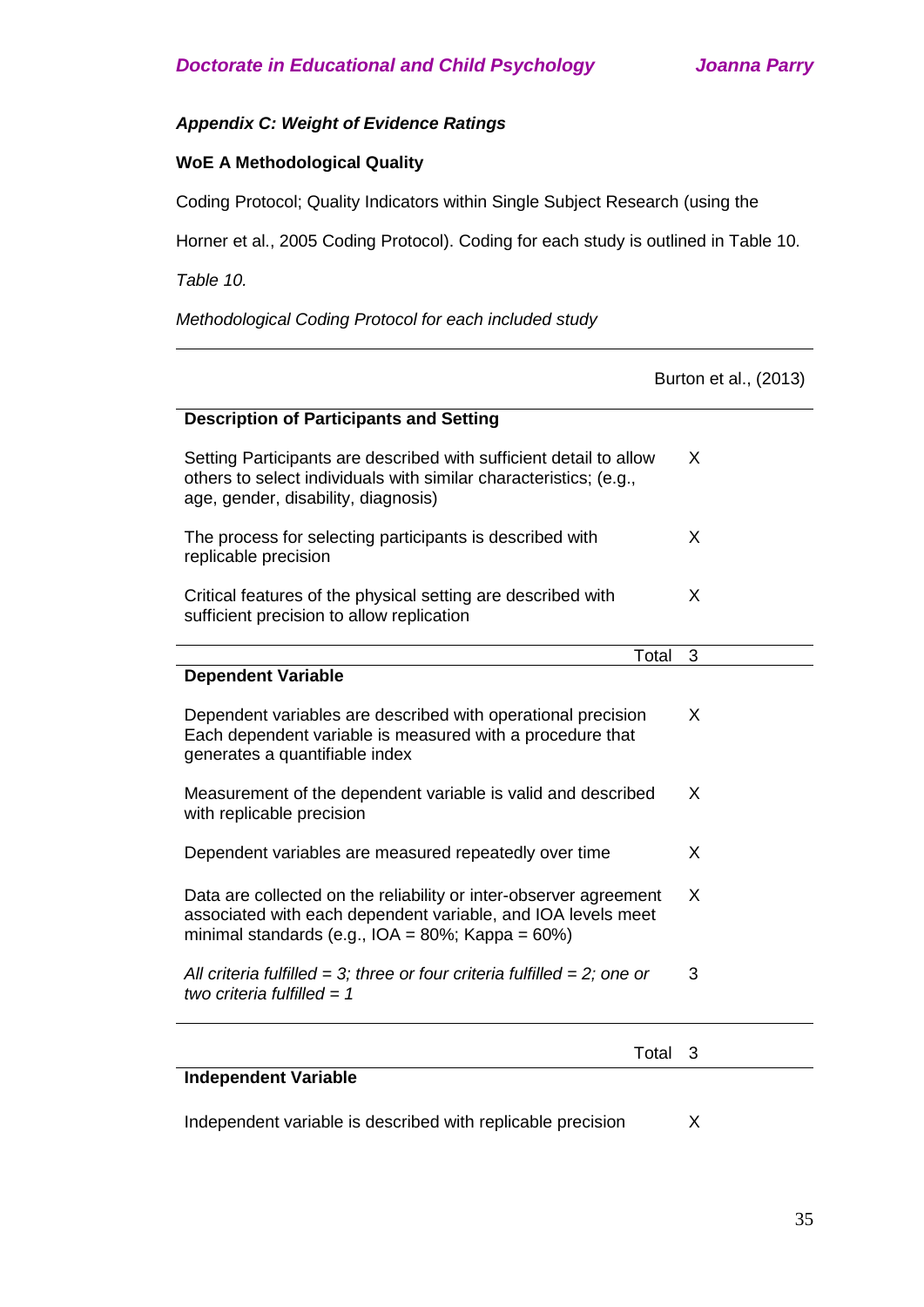| Independent variable is systematically manipulated and under<br>the control of the experimenter                                                                                                | X |
|------------------------------------------------------------------------------------------------------------------------------------------------------------------------------------------------|---|
| Overt measurement of the fidelity of implementation for the<br>independent variable is highly desirable                                                                                        | X |
| Total                                                                                                                                                                                          | 3 |
| <b>Baseline</b>                                                                                                                                                                                |   |
| The study includes a baseline phase that provides repeated<br>measurement of a dependent variable                                                                                              | X |
| The baseline establishes a pattern of responding that can be<br>used to predict the pattern of future performance if introduction<br>or manipulation of the independent variable did not occur | X |
| Baseline conditions are described with replicable precision                                                                                                                                    | X |
| Total                                                                                                                                                                                          | 3 |
| <b>Experimental Control / Internal Validity</b>                                                                                                                                                |   |
| The design provides at least three demonstrations of<br>experimental effect at three different points in time.                                                                                 | X |
| The design controls for common threats to internal validity (e.g.,<br>permits elimination of rival hypotheses)                                                                                 | X |
| The results document a pattern that demonstrates experimental<br>control.                                                                                                                      | X |
| Total                                                                                                                                                                                          | 3 |
| <b>External Validity</b>                                                                                                                                                                       |   |
| Experimental effects are replicated across participants                                                                                                                                        | X |
| Experimental effects are replicated across settings                                                                                                                                            |   |
| Experimental effects are replicated across materials                                                                                                                                           |   |
| -Total                                                                                                                                                                                         | 1 |
| <b>Social Validity</b>                                                                                                                                                                         |   |
| The dependent variable is socially important                                                                                                                                                   | X |
| The magnitude of change in the dependent variable resulting<br>from the intervention is socially important                                                                                     | X |
| Implementation of the independent variable is practical and cost<br>effective.                                                                                                                 | X |
| Social validity is enhanced by implementation of the<br>independent variable over extended time periods, by typical<br>intervention agents, in typical physical and social contexts            | X |
| All criteria fulfilled = 3; two or three criteria fulfilled = 2; one of<br>the criteria fulfilled = $1$                                                                                        |   |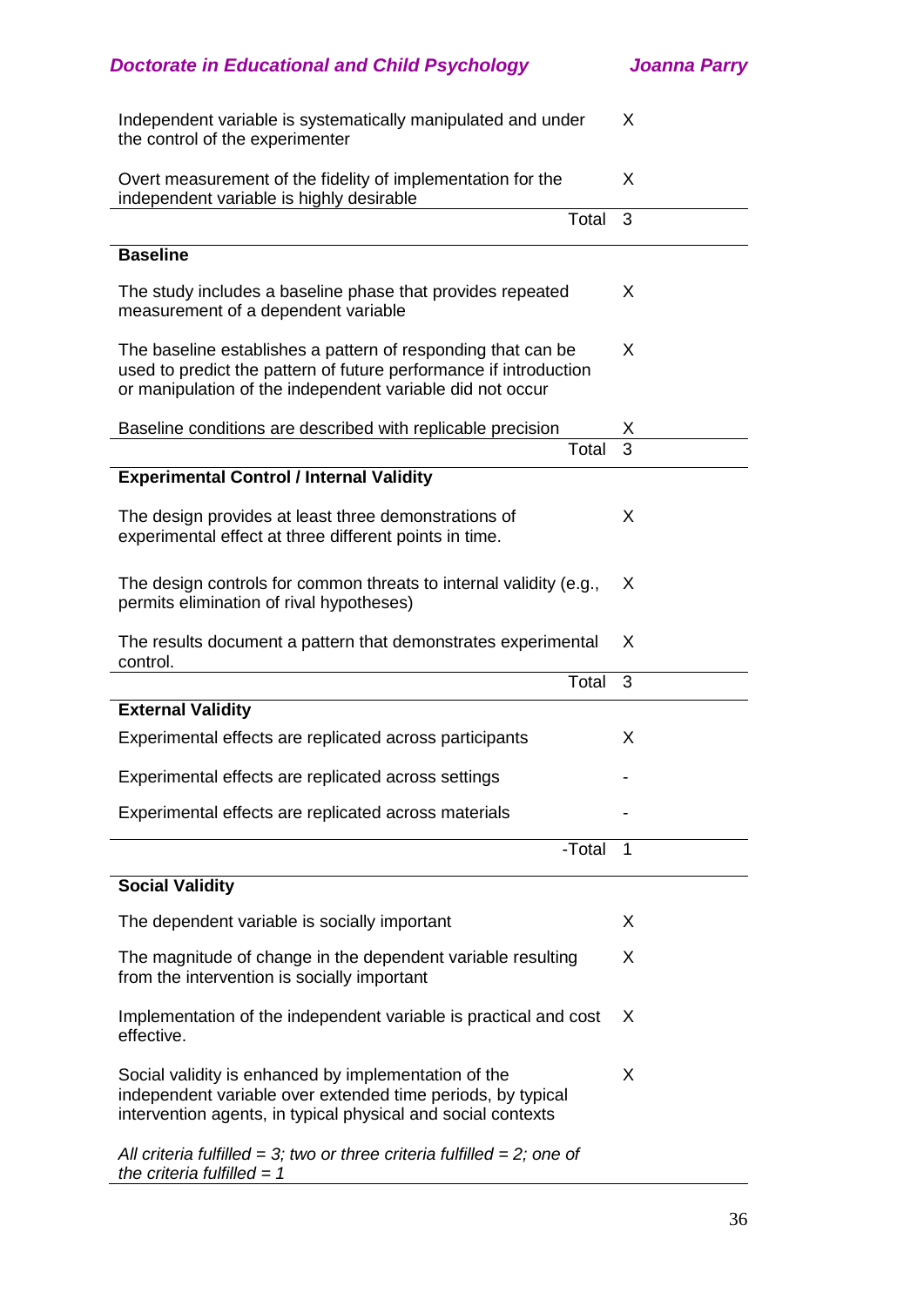|                      | Total 3 |
|----------------------|---------|
|                      |         |
| <b>Overall Total</b> | 19      |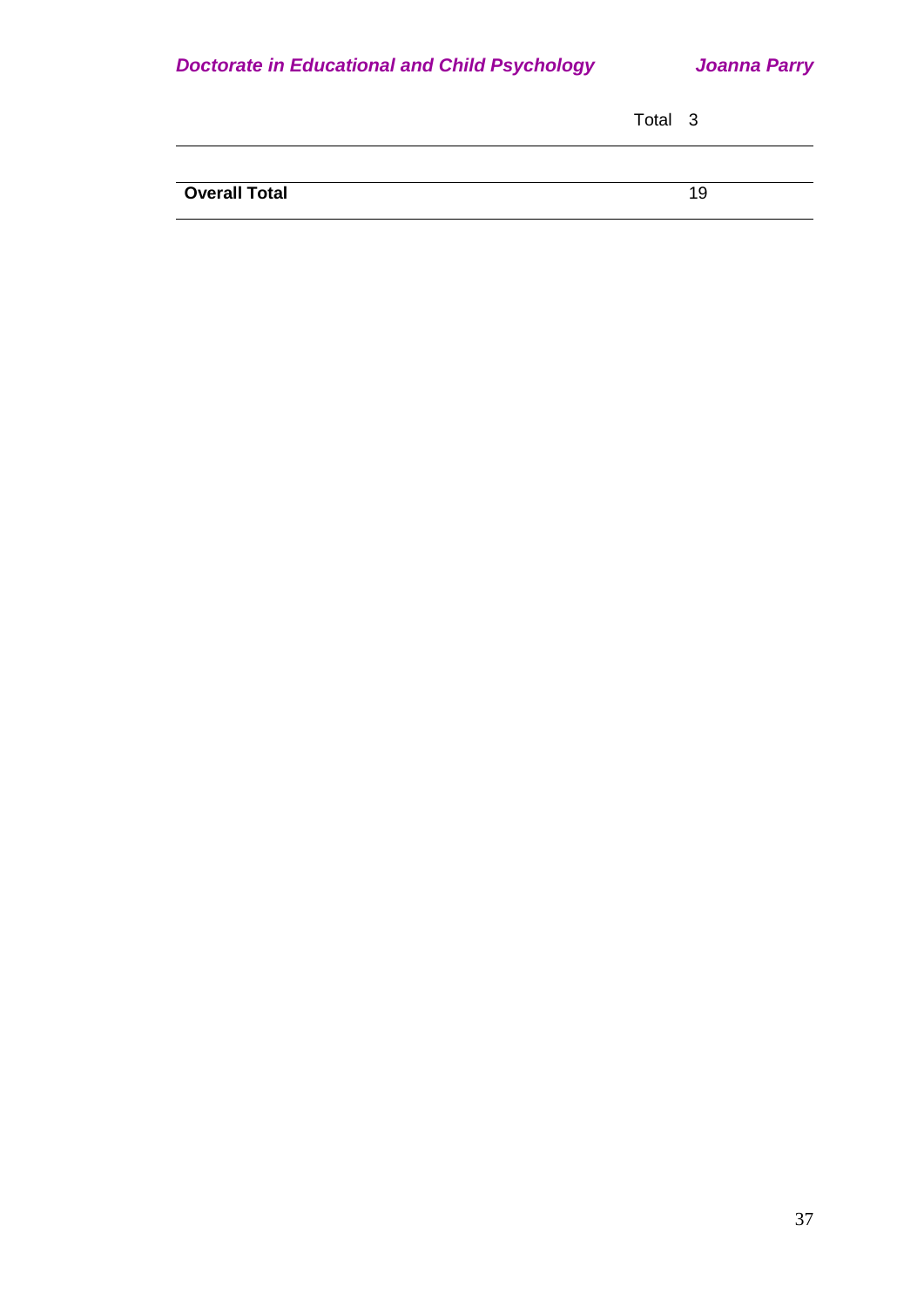|    | WoE A                          |
|----|--------------------------------|
|    | (average across 7<br>criteria) |
| 19 | 2.7 (High)                     |
| 15 | 2.1 (Medium)                   |
| 16 | 2.3 (Medium)                   |
| 15 | 2.1 (Medium)                   |
| 17 | 2.4 (Medium)                   |
|    | <b>Overall Total</b>           |

## Table 11. *Weight of Evidence A Calculations for each study included*

Guide for weighting Low - < or equal to 1.4, Medium 1.5 to 2.4 and High > 2.5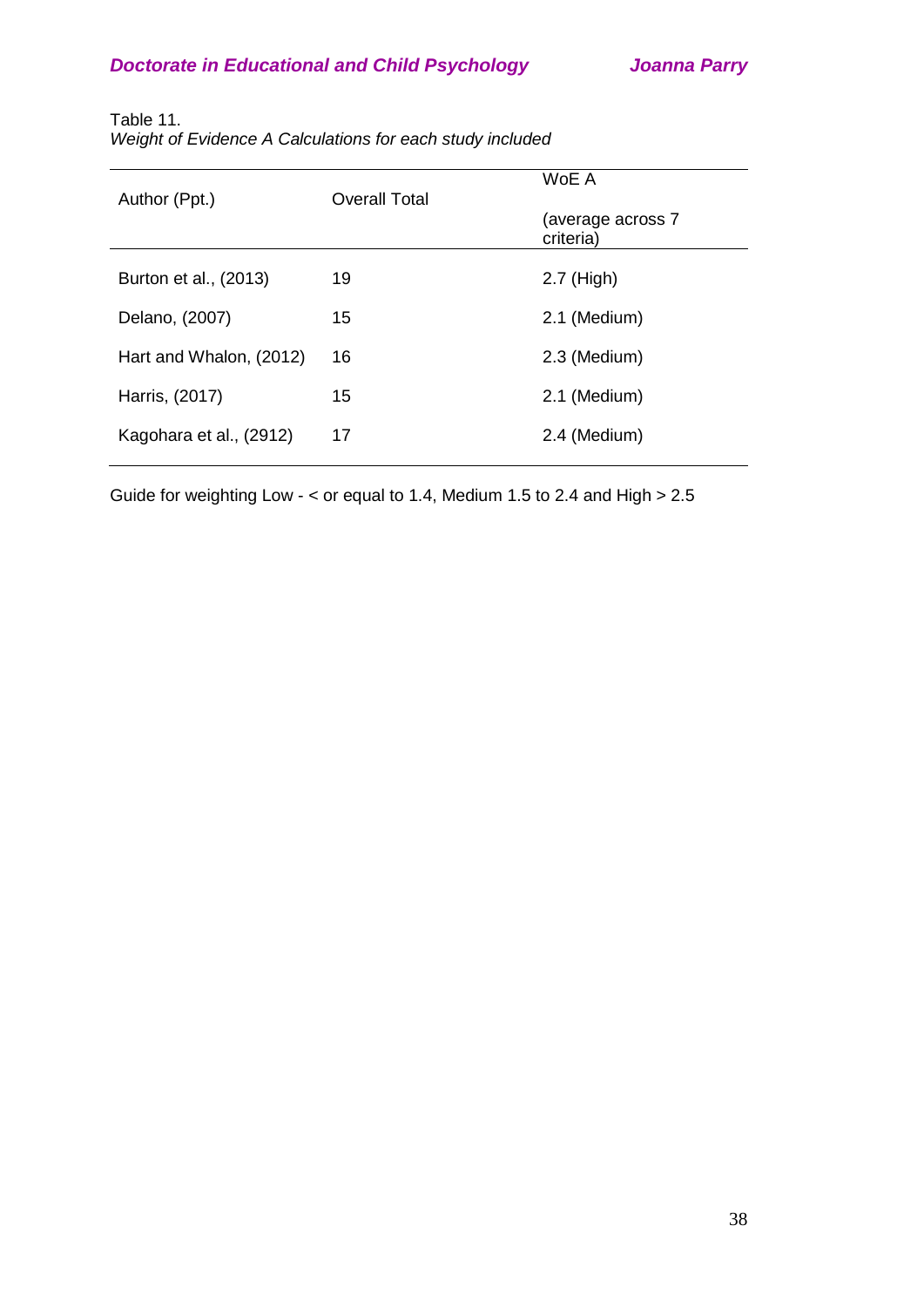### **Weight of Evidence B.**

The WoE B of each study was calculated using the Petticrew and Roberts' (2003) hierarchy of evidence. This hierarchy proposes that Randomised Control Studies are the most effective study design to answer questions on the effectiveness of interventions, therefor being awarded 3 points. Experimental design including SCEDS are awarded 2 points, Qualitative research including surveys and case studies are deemed to be the lowest quality for effectiveness questions and therefore awarded 1 point.

### *Table 12.*

### *Coding Protocol for Methodological Relevance*

|                 | 3 points                                                                                                                  | 2 points                                                                                                                                                                                                                                     | 1 point                                                                                                                                                                                |
|-----------------|---------------------------------------------------------------------------------------------------------------------------|----------------------------------------------------------------------------------------------------------------------------------------------------------------------------------------------------------------------------------------------|----------------------------------------------------------------------------------------------------------------------------------------------------------------------------------------|
| Study<br>Design | Randomised control<br>trial studies (RCT)                                                                                 | Experimental or quasi<br>experimental designs.<br>For example, Single<br><b>Case Experimental</b><br>Designs (SCED)                                                                                                                          | Qualitative<br>research including<br>surveys and case<br>studies                                                                                                                       |
| Rationale       | RCT control the<br>variables in the<br>experiment. Therefore,<br>effectiveness of<br>interventions can be<br>investigated | Single subject<br>designs are a valid<br>methodology intended<br>to compare an<br>intervention to the<br>baseline measured<br>(Horner et al., 2005;<br>Kratochwill & Levin,<br>2011), especially. when<br>the experience studied<br>is rare. | Case studies are<br>subjective to the<br>context (participant,<br>setting etc) and<br>lack experimental<br>control. Therefore,<br>they are less useful<br>to measure<br>effectiveness. |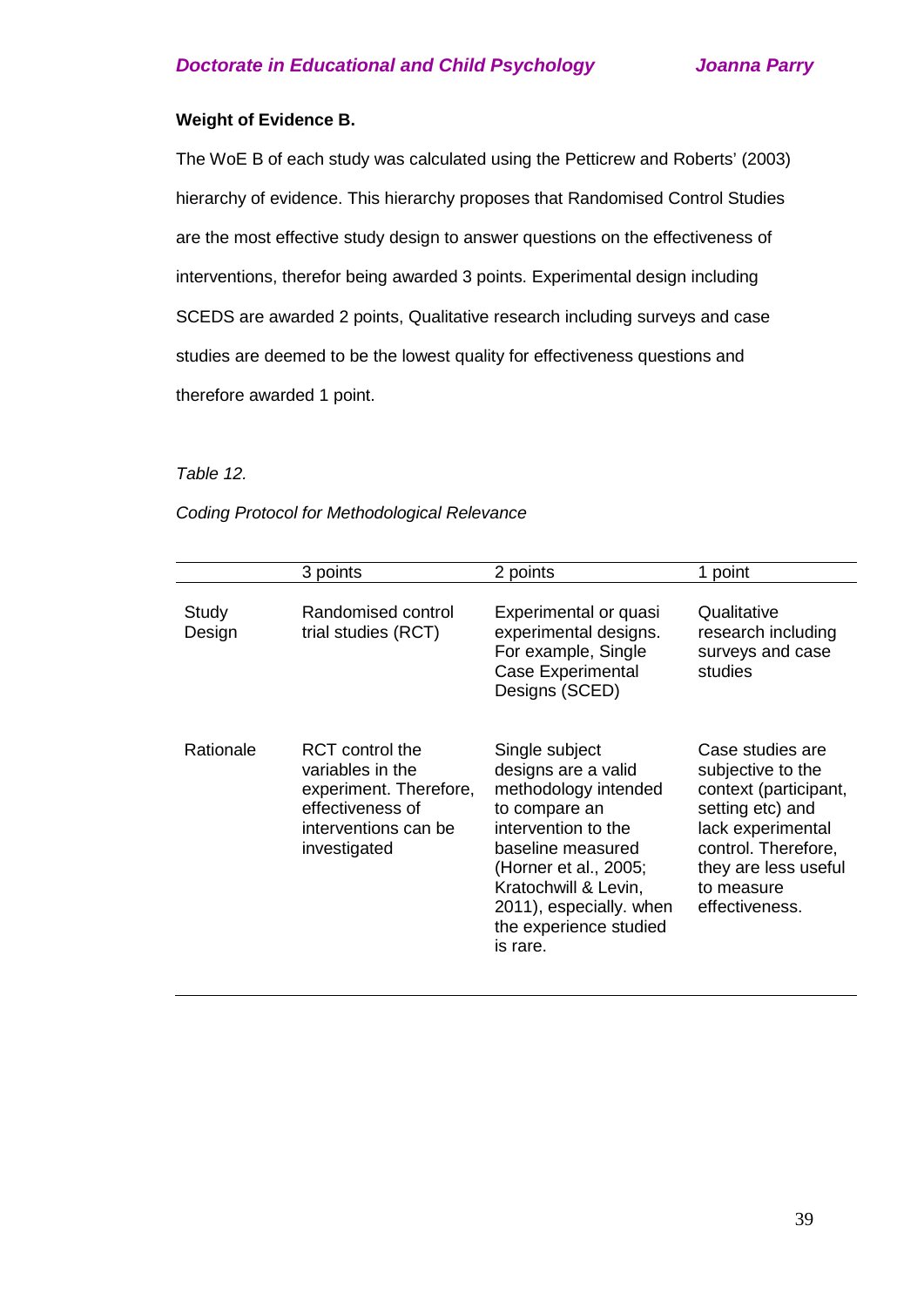Table 13.

| Study                   | <b>Study Design</b> | WoE B |
|-------------------------|---------------------|-------|
| Burton et al., (2013)   | <b>SCED</b>         | 2     |
| Delano, (2007)          | <b>SCED</b>         | 2     |
| Harris, (2017)          | <b>SCED</b>         | 2     |
| Hart and Whalon, (2012) | <b>SCED</b>         | 2     |
| Kagohara et al., (2012) | <b>SCED</b>         | 2     |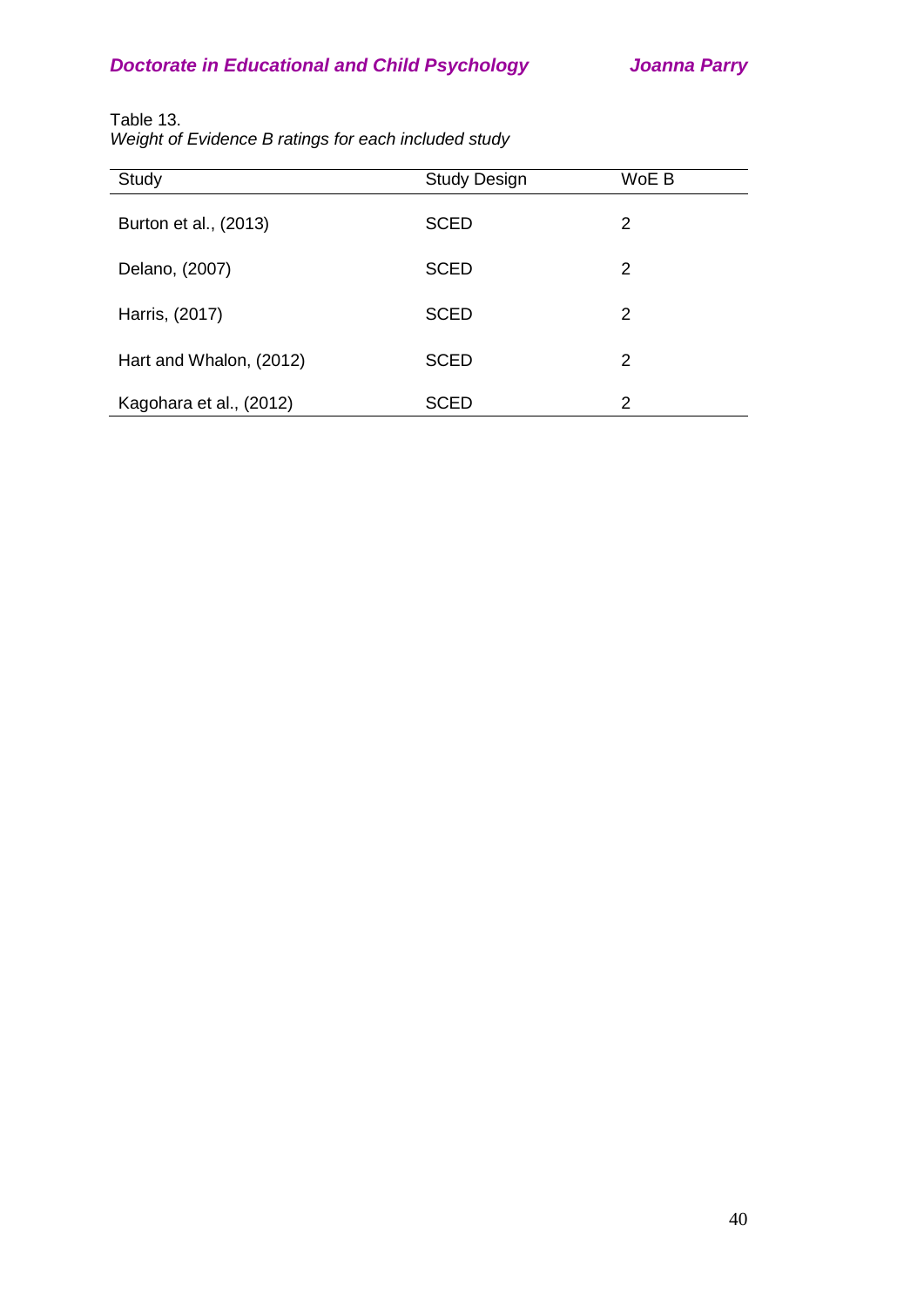## **Weight of Evidence C**

The WoE C criteria were created by the reviewer to determine how relevant and appropriate the studies were in answering the review question. This review was to evaluate whether video modelling is an effective intervention to increase academic performance in school aged students with ASC. The reviewer considered the country, age of participants, setting, outcome variable and intervention length to make this judgement. The WoE C criteria are listed in Table 14 and the WoE C scores for each study are listed in Table 15.

Table 14.

*WoE C Criteria*

|                         | 3                                             | $\overline{2}$                                     | 1                   | Rationale                                                                                                                                                                                                                                                                                                                                         |
|-------------------------|-----------------------------------------------|----------------------------------------------------|---------------------|---------------------------------------------------------------------------------------------------------------------------------------------------------------------------------------------------------------------------------------------------------------------------------------------------------------------------------------------------|
| Country                 | <b>OECD</b><br>English<br>speaking<br>country | Non-English-<br>speaking<br><b>OECD</b><br>country | Non-OECD<br>country | In order to compare<br>studies to the UK<br><b>Education System</b><br>countries that can be<br>compared to the UK<br>economically and<br>socially are preferred.<br>Therefore, OECD<br>countries that speak<br><b>English primarily</b><br>receive the highest<br>score and countries<br>that are not part of the<br>OECD receive the<br>lowest. |
| Age of<br>Participants  | $5 - 16$                                      | $16 - 18$                                          | $3 - 4$             | School age participants<br>are more relevant when<br>considering VM as an<br>intervention for<br>academic performance                                                                                                                                                                                                                             |
| Intervention<br>Setting | School-<br>continual<br>setting               | Office or<br>school non<br>continual<br>setting    | Home                | This review looks at<br>academic performance<br>therefore studies<br>performed in academic<br>settings provide greater<br>generalisability.                                                                                                                                                                                                       |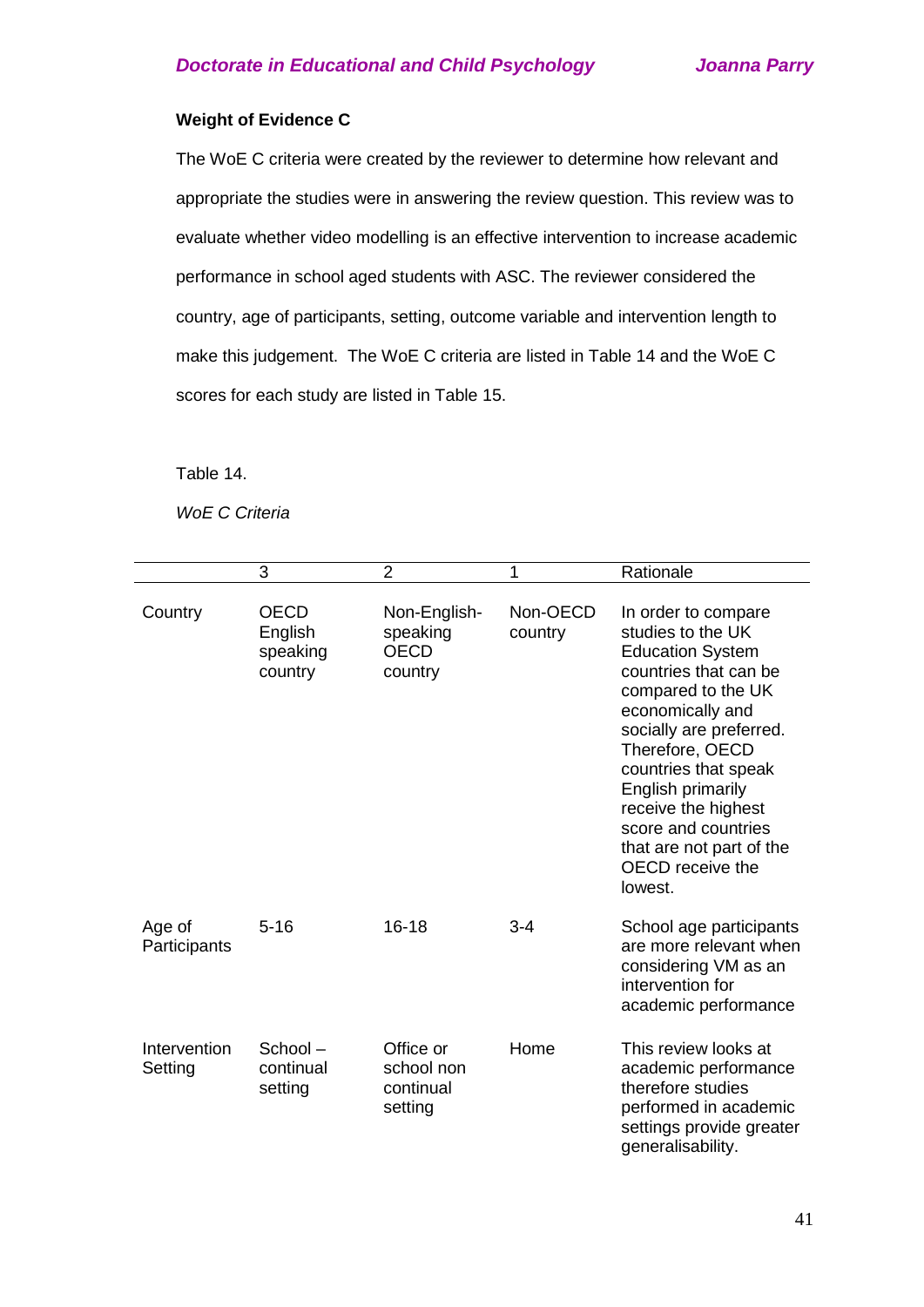|                     | 3                                                           | 2                                                        |                                                                           | Rationale                                                                                                                            |
|---------------------|-------------------------------------------------------------|----------------------------------------------------------|---------------------------------------------------------------------------|--------------------------------------------------------------------------------------------------------------------------------------|
| Outcome<br>variable | Academic<br>performance                                     | Skill that will<br>enable<br>academic<br>performance     | <b>Behaviour</b>                                                          | This review looks at<br>academic performance<br>therefore outcomes that<br>measure academic<br>performance are the<br>most relevant. |
| Intervention        | Intervention is<br>provided<br>weekly with<br>$10+$ session | Intervention is<br>provided<br>weekly with<br>5+ session | Intervention<br>is performed<br>as and<br>when with<br>up to<br>4sessions | Interventions that are<br>performed regularly are<br>evidenced to be the<br>most effective                                           |